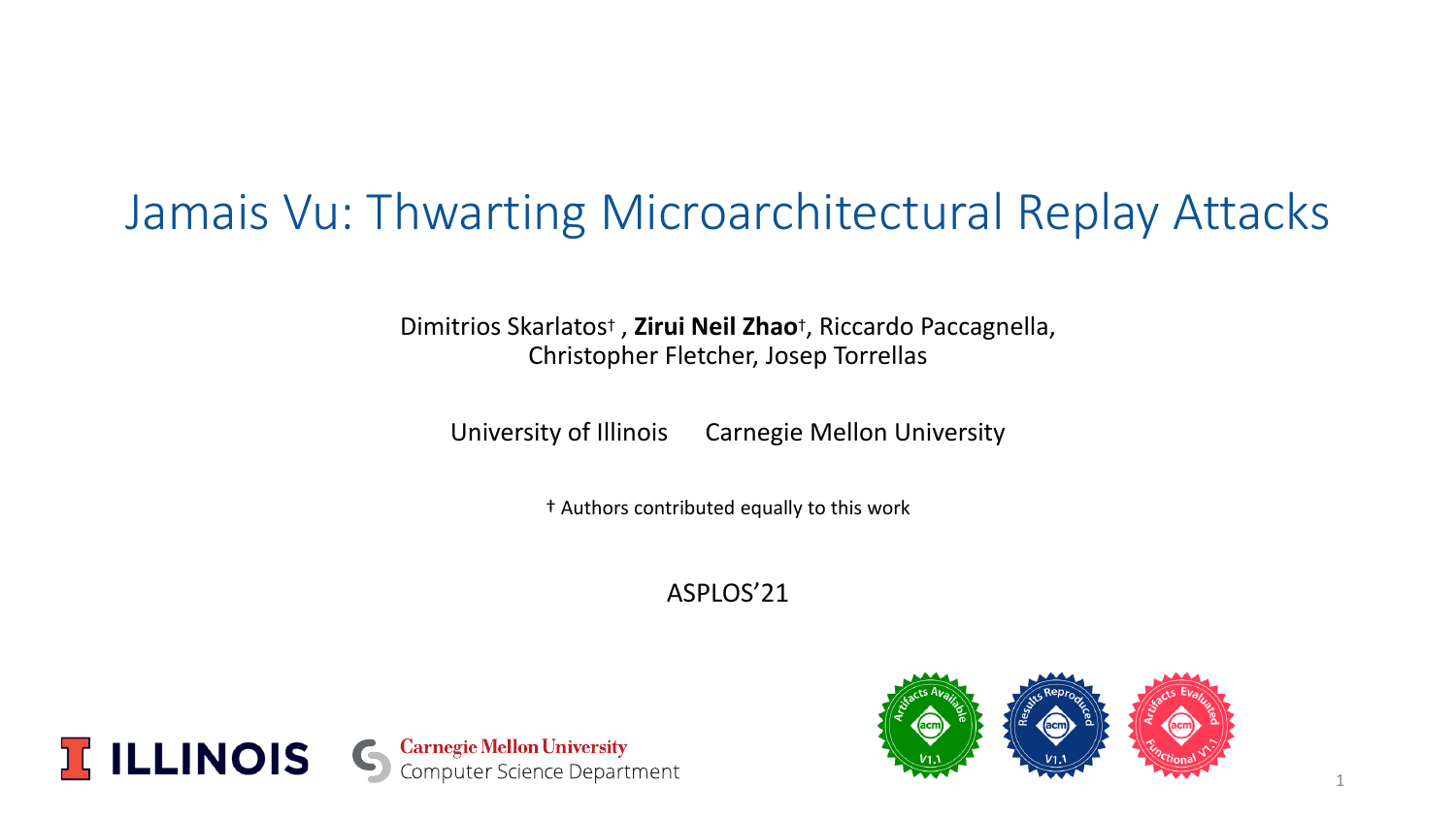# The Era of Side-Channels

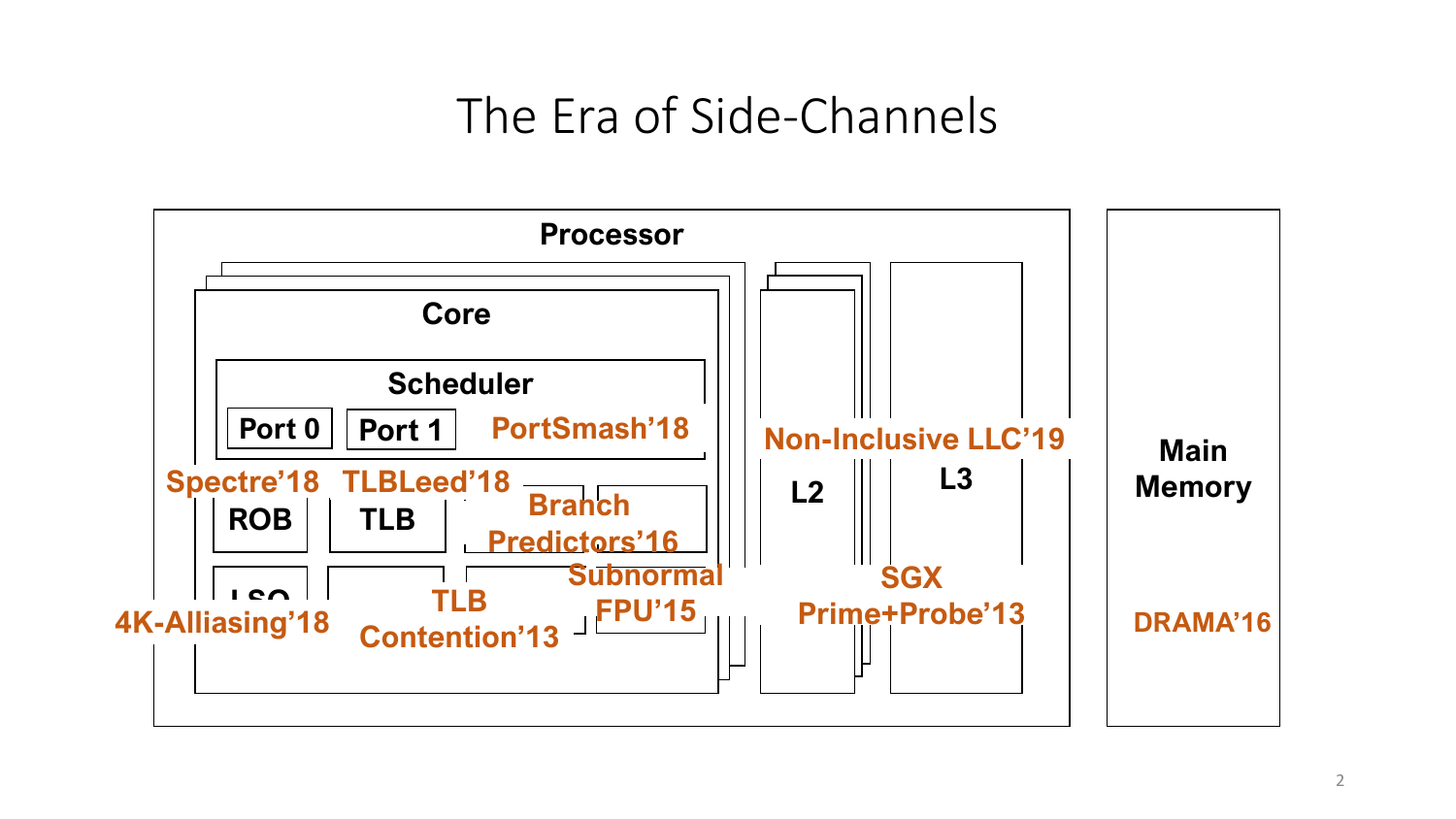# The Era of Side-Channels

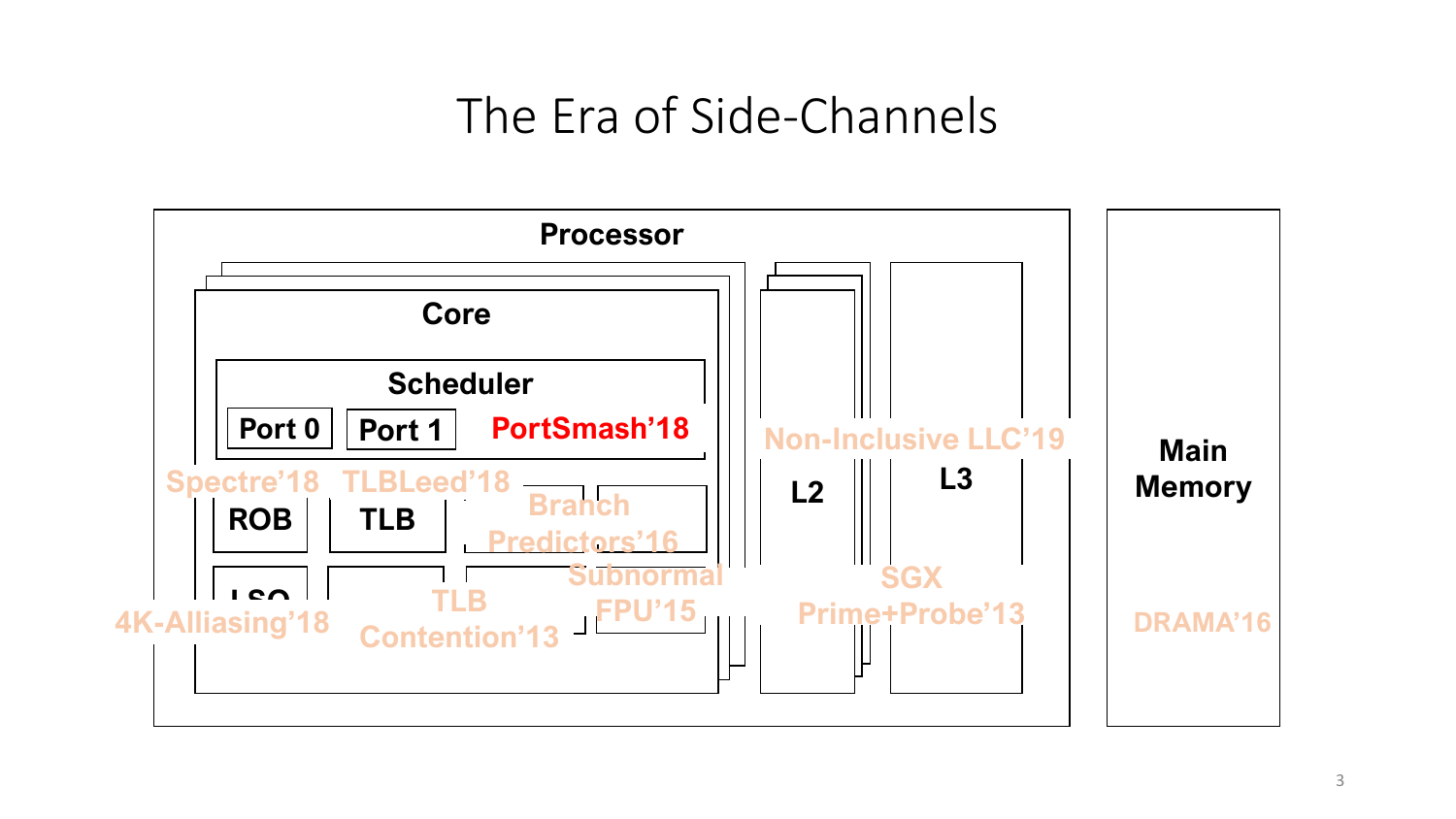## Port Contention Attack\*



Attacker (controls OS):

```
while (true) {
  start = time();
  // use shared resource
  latency = time() - start;}
```
Attacker can infer the secret based on the measured latency:

- $\blacksquare$  If latency  $>$  threshold: secret = 1;
- If latency  $\leq$  threshold: secret = 0;

However, this side-channel is noisy, attacker needs repeated victim execution to be confident

How to force victim to repeatedly execute vulnerable code?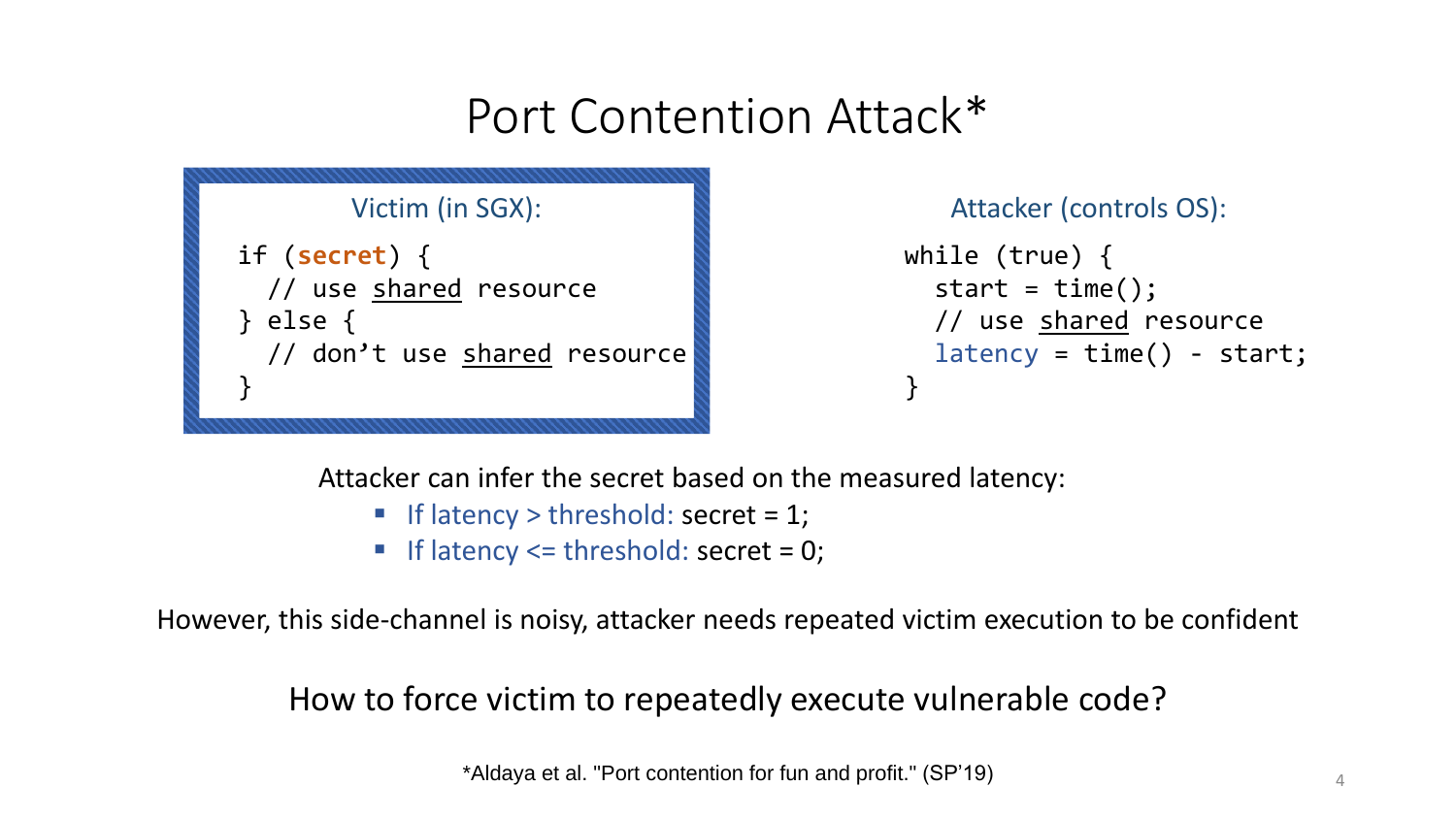# Microarchitectural Replay Attacks\* (MRAs)

Insight: Attacker triggers a large or unlimited number of pipeline squashes in the victim thread to replay vulnerable code

| Squash         | Victim (in SGX):                                                                   |
|----------------|------------------------------------------------------------------------------------|
|                | load x; $// x is public X Page fault$                                              |
| $\}$ else $\{$ | if $(secret)$ {<br>// use shared resource Execute!<br>// don't use shared resource |

- Attacker clears page-table entry present bit of x and flushes TLB
- Victim speculatively executes vulnerable code
- <sup>1</sup> Page fault occurs in the victim thread. Victim squashes the pipeline

Victim invokes OS (controlled by attacker)

MRAs are beyond speculative execution side-channel attacks (e.g., Spectre)

\* Skarlatos et al., "MicroScope: Enabling Microarchitectural Replay Attacks" (ISCA'19)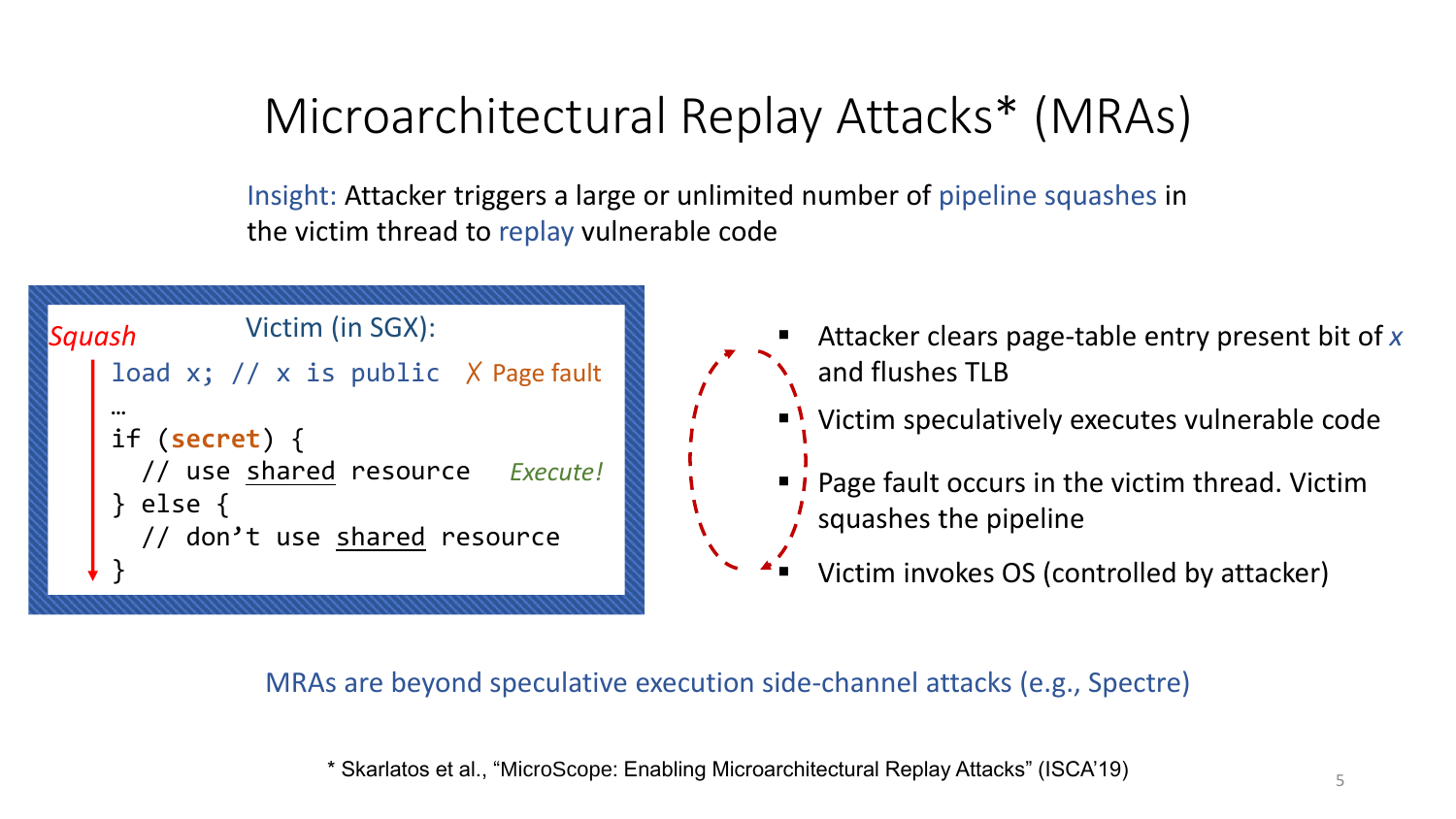### Generalized MRAs

Sources of squash: Exception, branch misprediction, memory consistency model violation



Attacker: Can be either supervisor- or user-level

Replay handle: Load, branch, instruction that can raise exceptions

Victim: Any instruction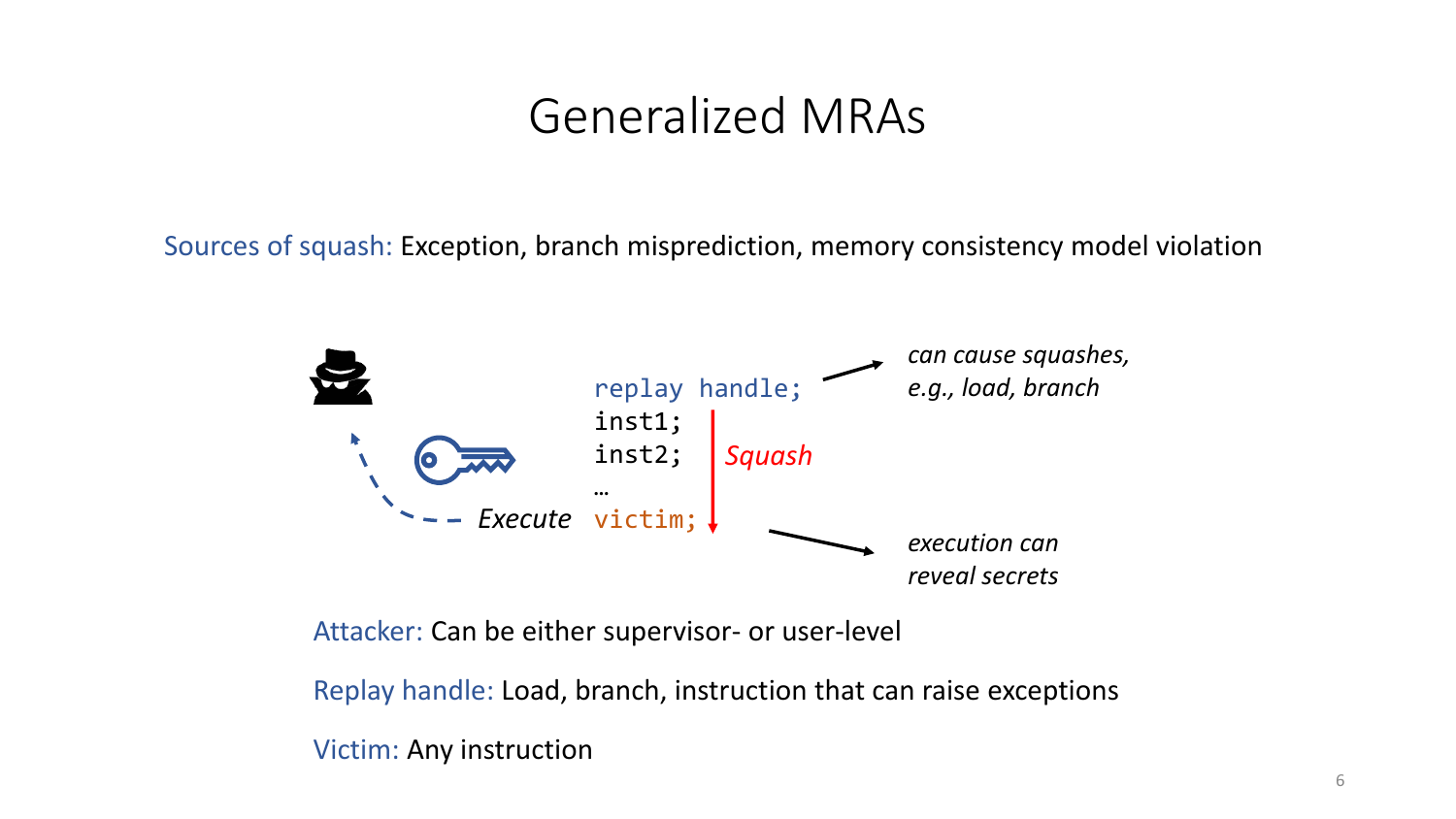Intuition: detect instructions that have been squashed and protect their re-execution with Fences

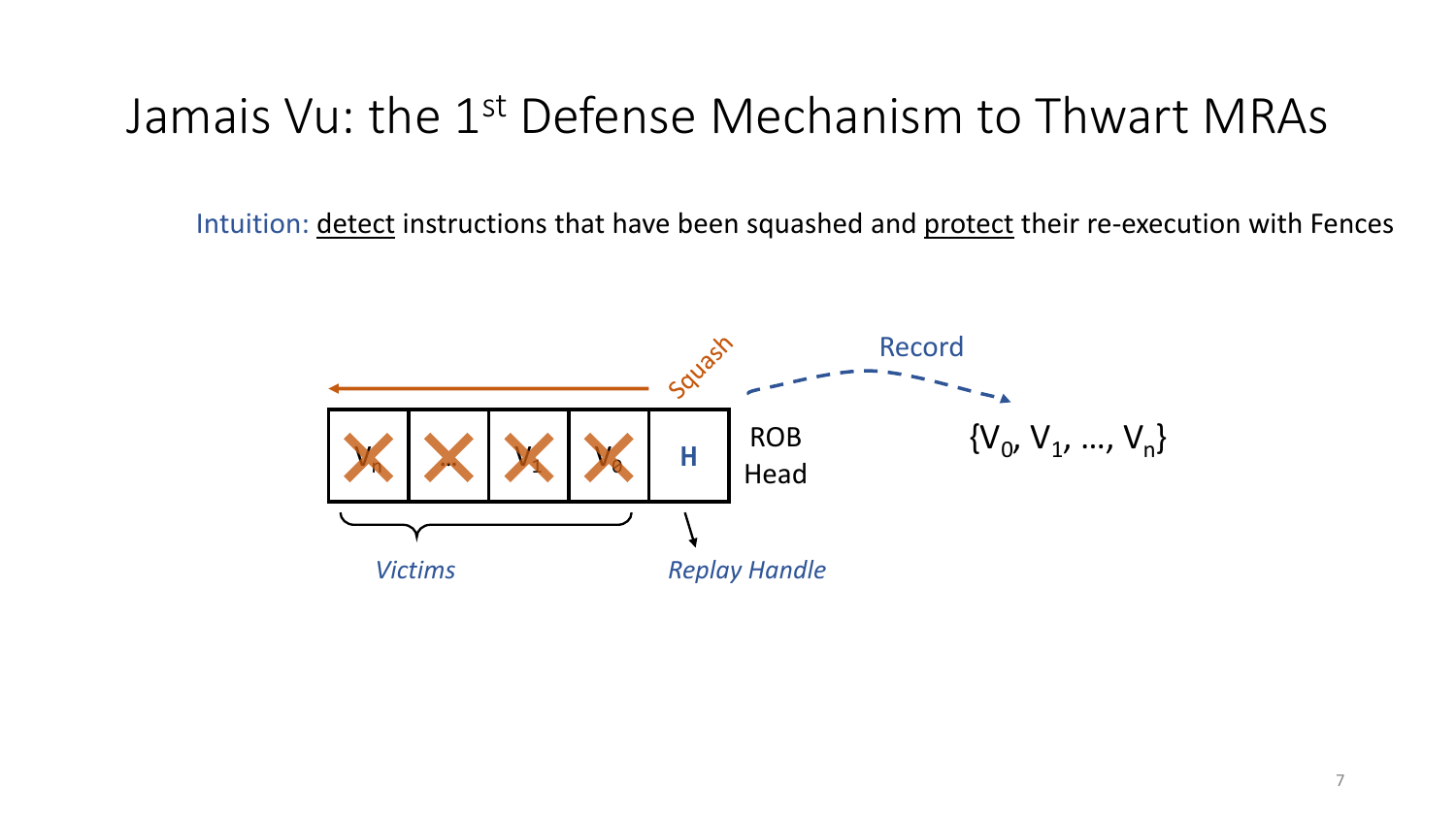Intuition: detect instructions that have been squashed and protect their re-execution with Fences

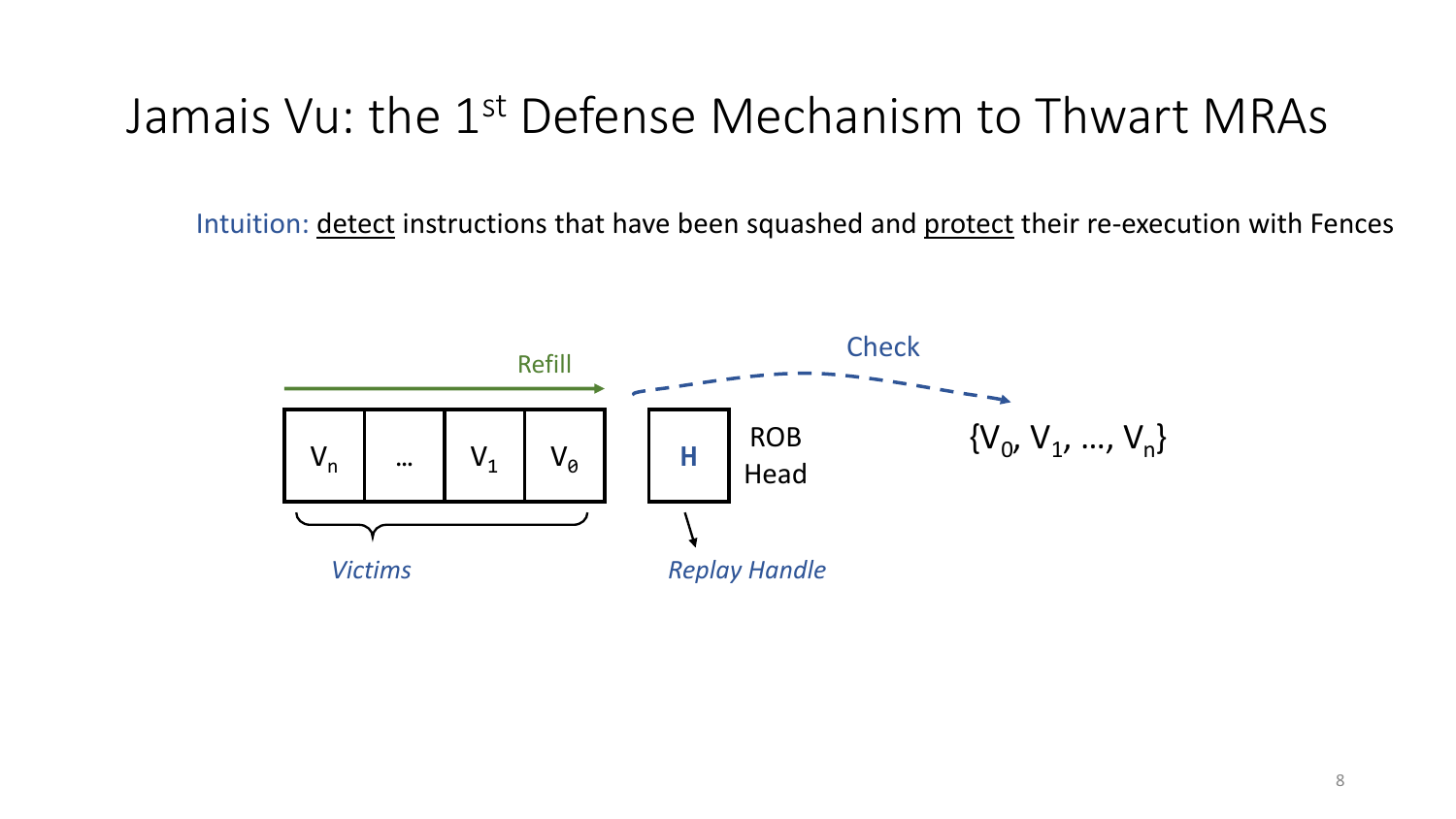Intuition: detect instructions that have been squashed and protect their re-execution with Fences



Fence delays an instruction execution until it is guaranteed to retire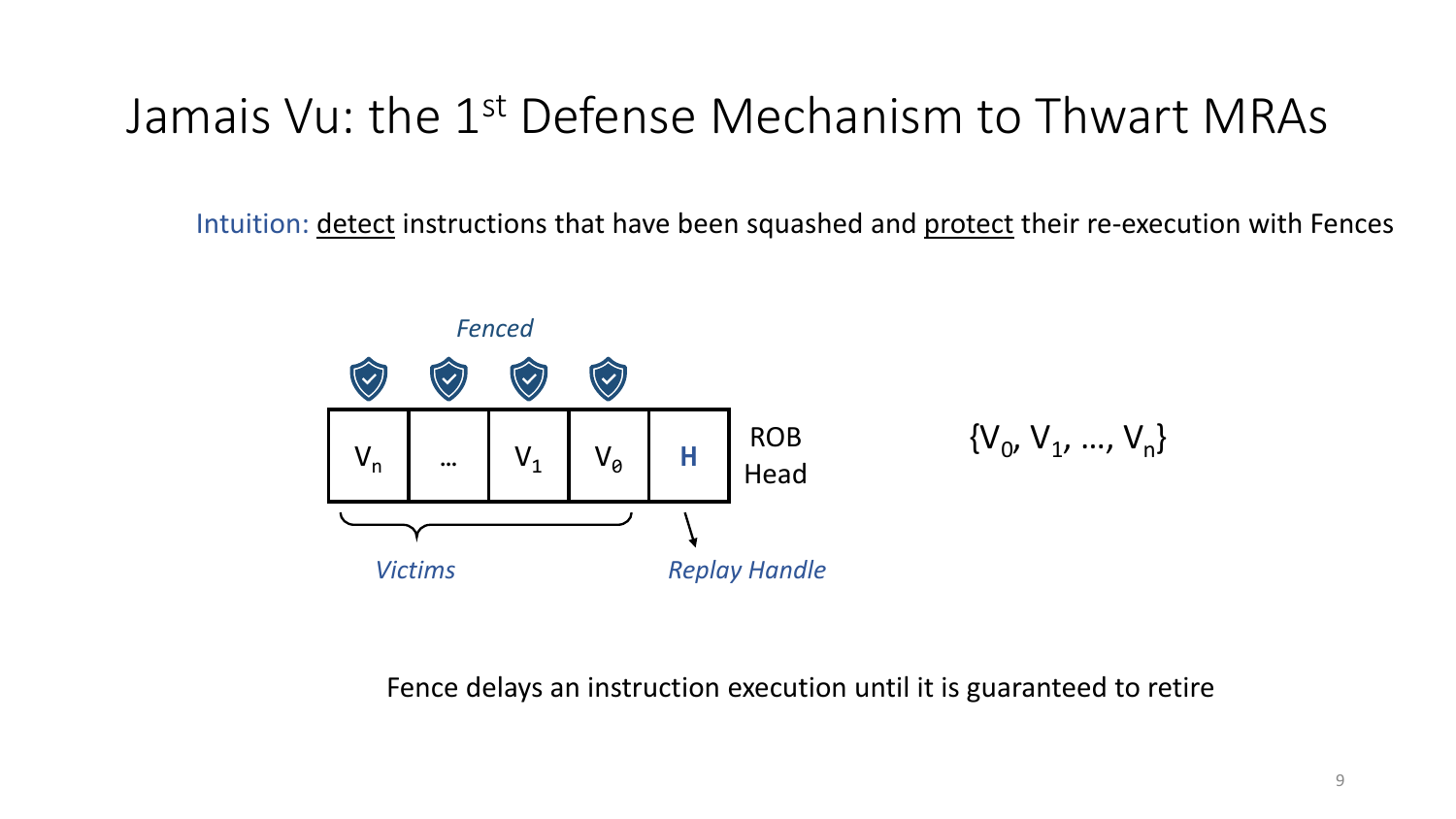Intuition: detect instructions that have been squashed and protect their re-execution with Fences



*"Forget" the information at some point*

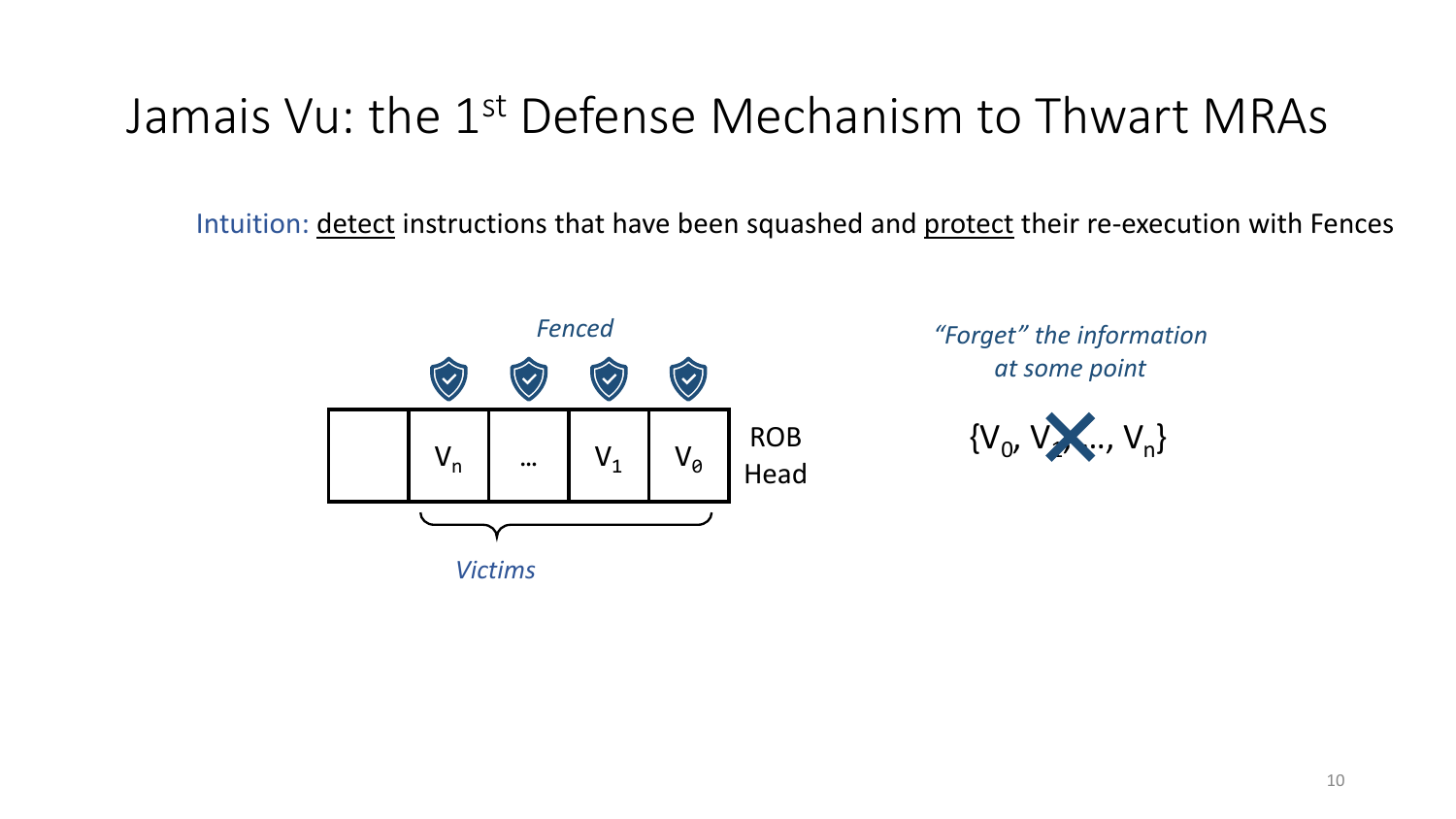1. How to record squashed instructions?

2. For how long to keep it?



Trade-offs between security, execution overhead, and implementation complexity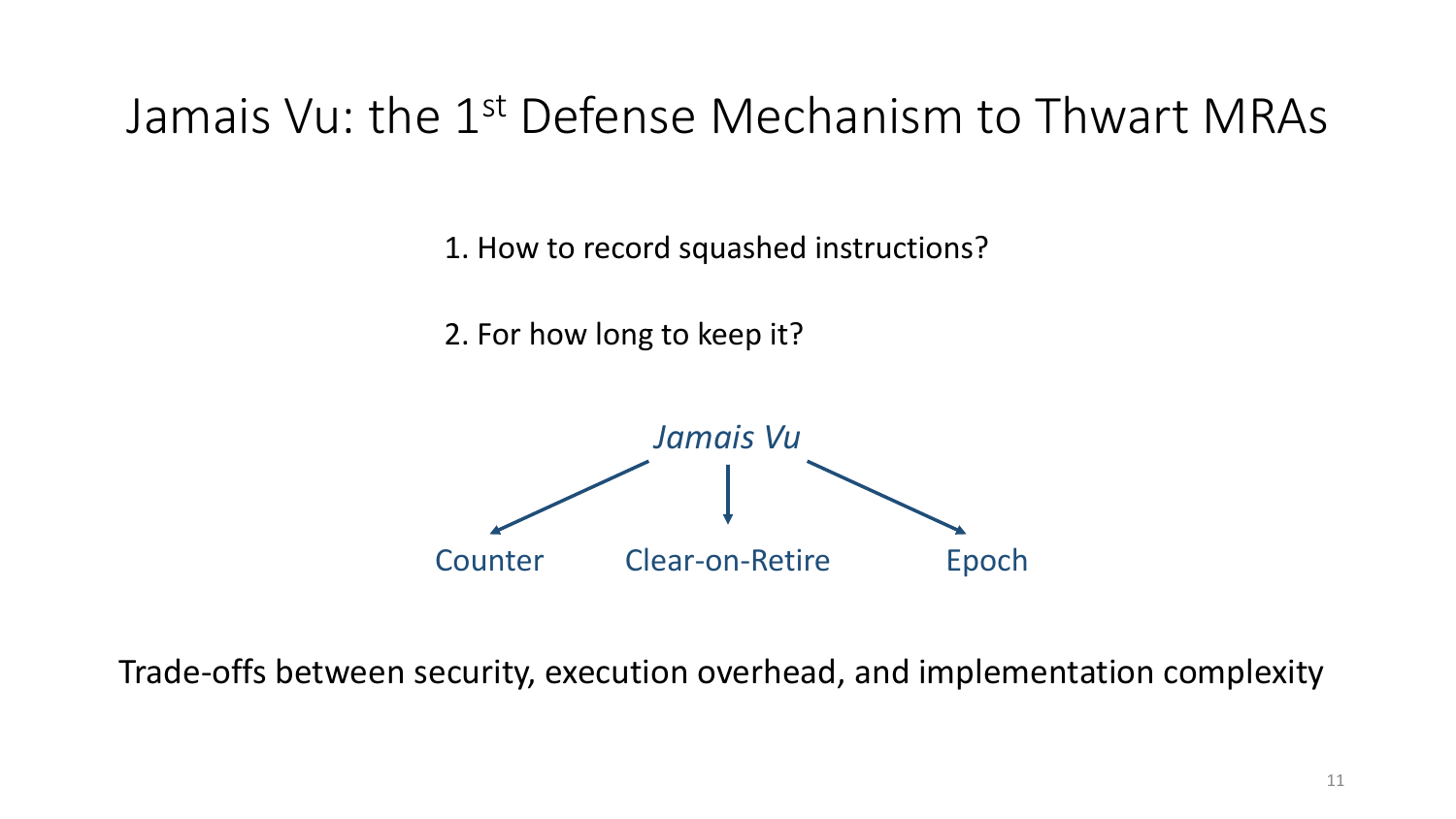**Intuition:** For each static instruction, use a counter to record the difference between squashes and retirements



| <b>Instruction PC</b> | Counter |  |
|-----------------------|---------|--|
| PC(H)                 | $\Box$  |  |
| $PC(V_a)$             | $\Box$  |  |
| $PC(V_1)$             | $\Box$  |  |
| $PC(V_n)$             |         |  |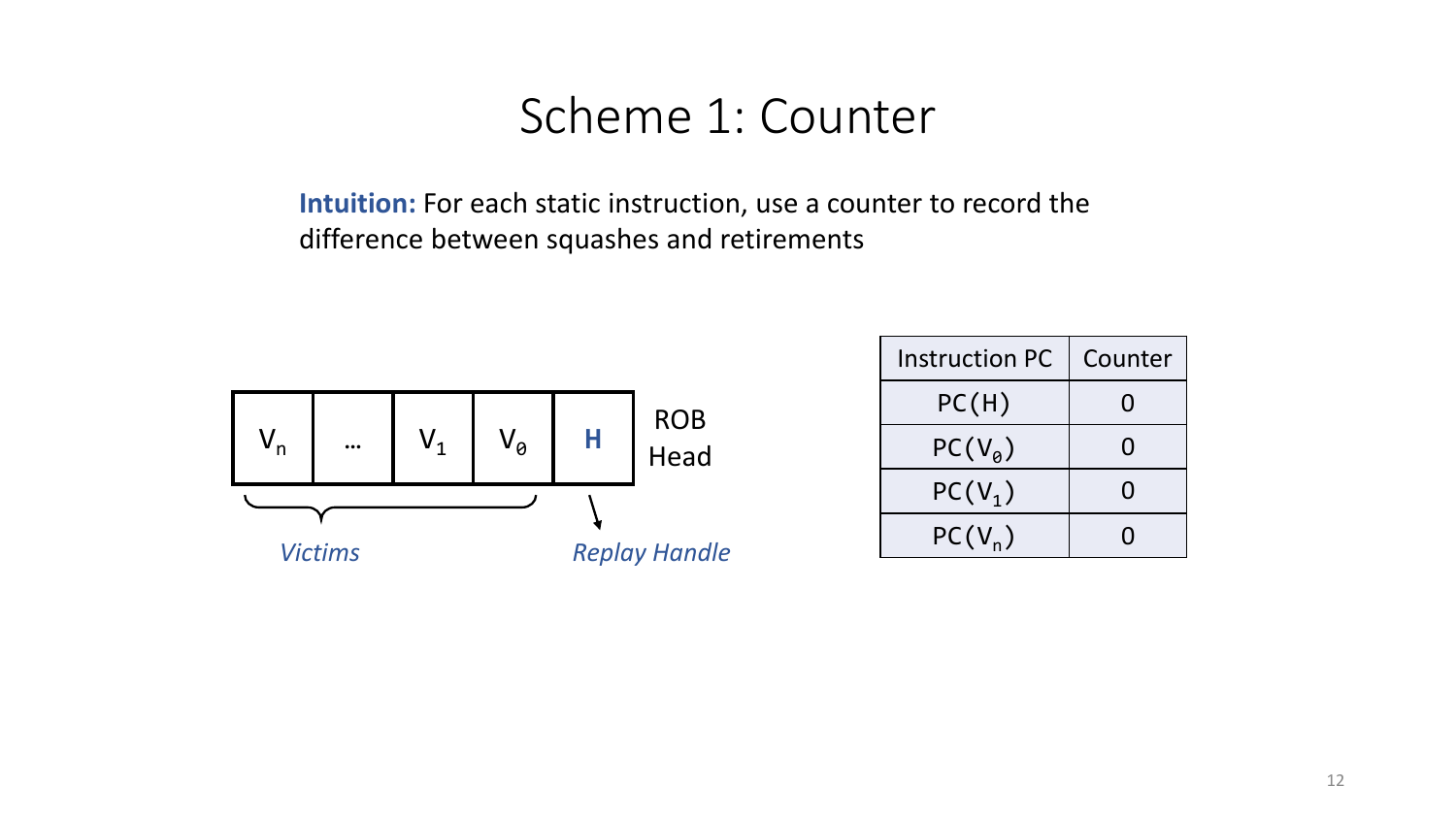**Intuition:** For each static instruction, use a counter to record the difference between squashes and retirements



Squash: Increment counters of squashed instructions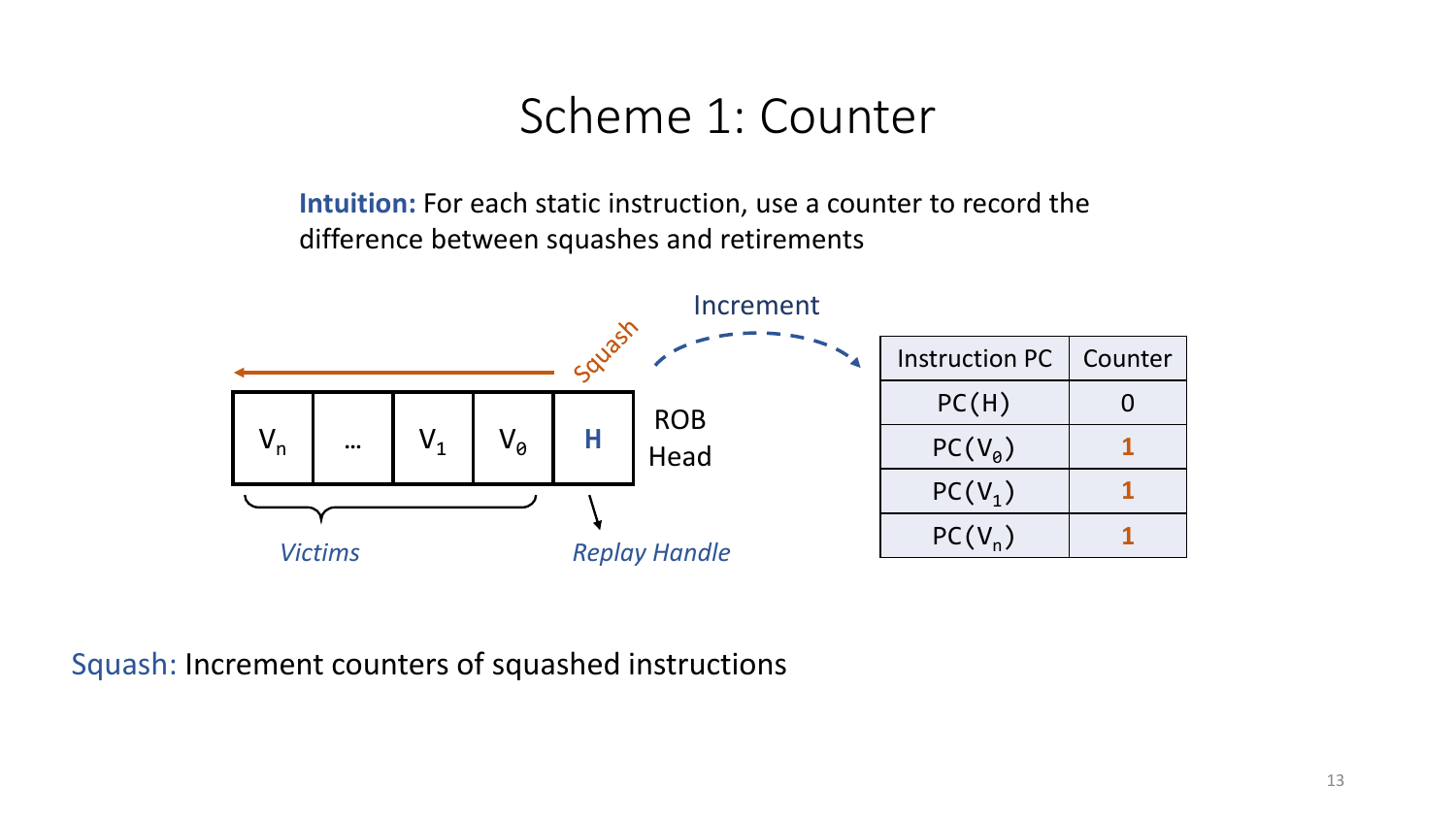**Intuition:** For each static instruction, use a counter to record the difference between squashes and retirements



Refill: Fence if the instruction's counter > 0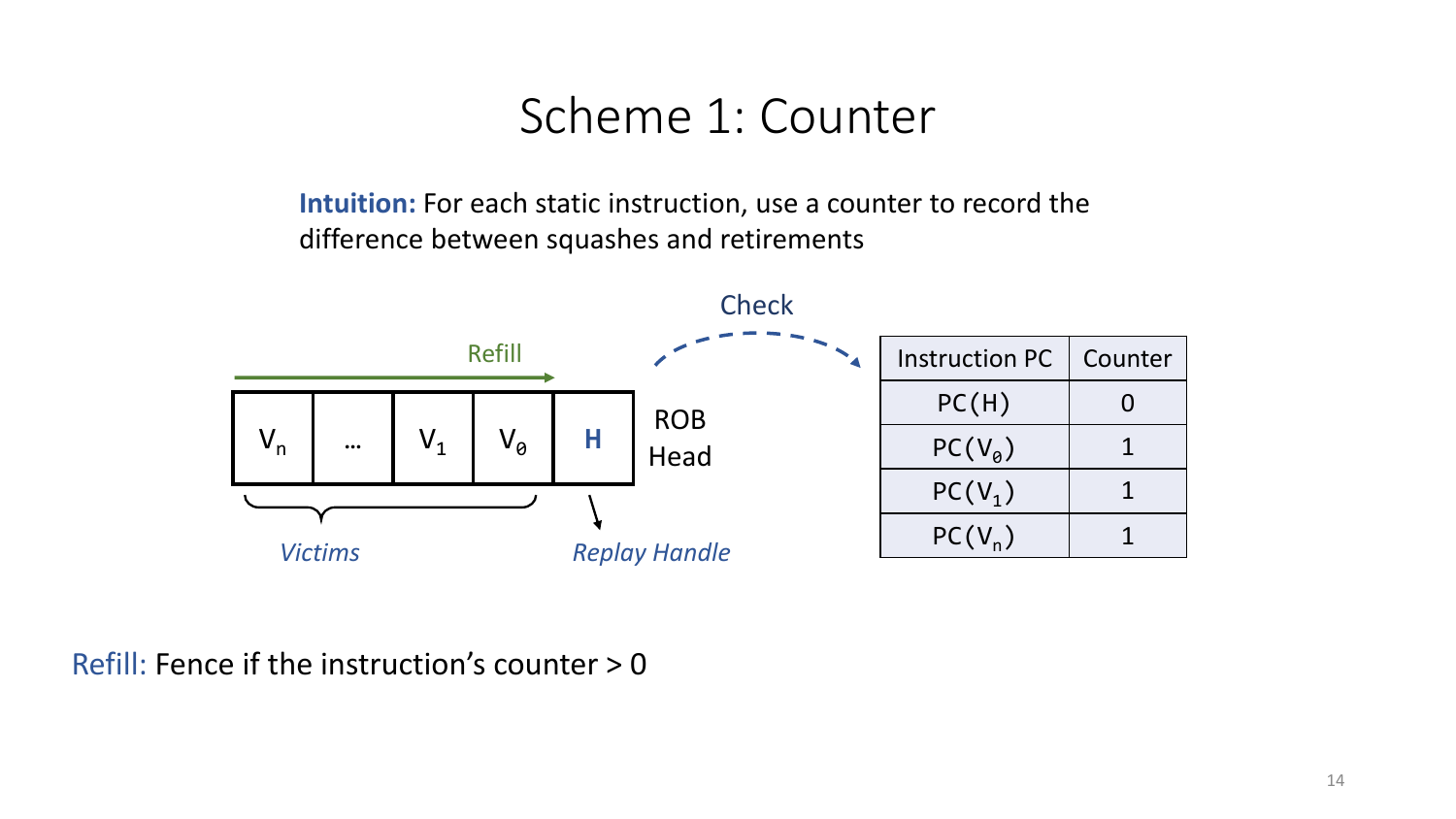**Intuition:** For each static instruction, use a counter to record the difference between squashes and retirements



| <b>Instruction PC</b> | Counter |  |
|-----------------------|---------|--|
| PC(H)                 | 0       |  |
| $PC(V_a)$             |         |  |
| $PC(V_1)$             |         |  |
| $PC(V_n)$             |         |  |

Refill: Fence if the instruction's counter > 0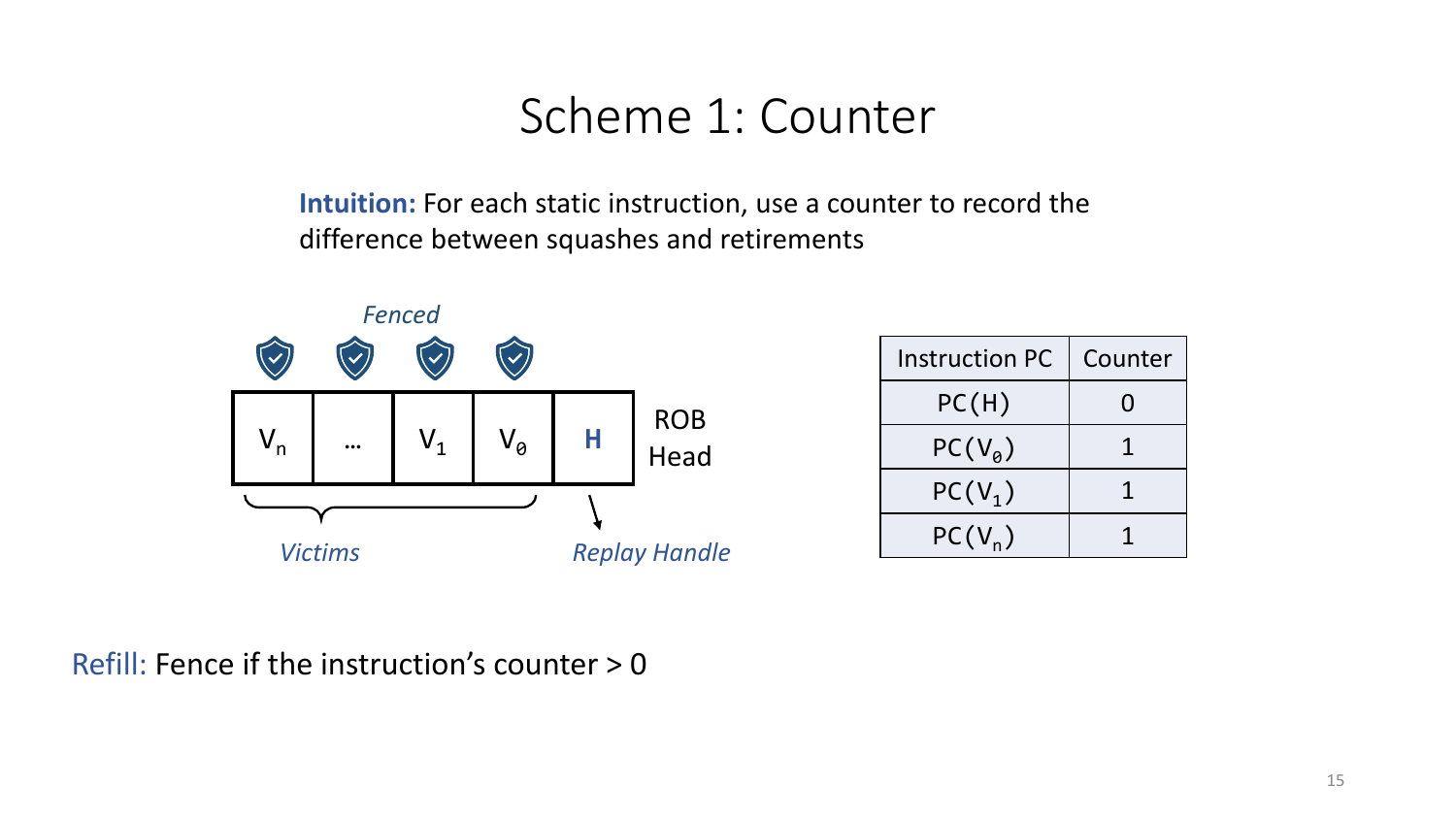**Intuition:** For each static instruction, use a counter to record the difference between squashes and retirements



Retire: Decrement counters of retired instructions (if counter > 0)

*Bound replays to retirements*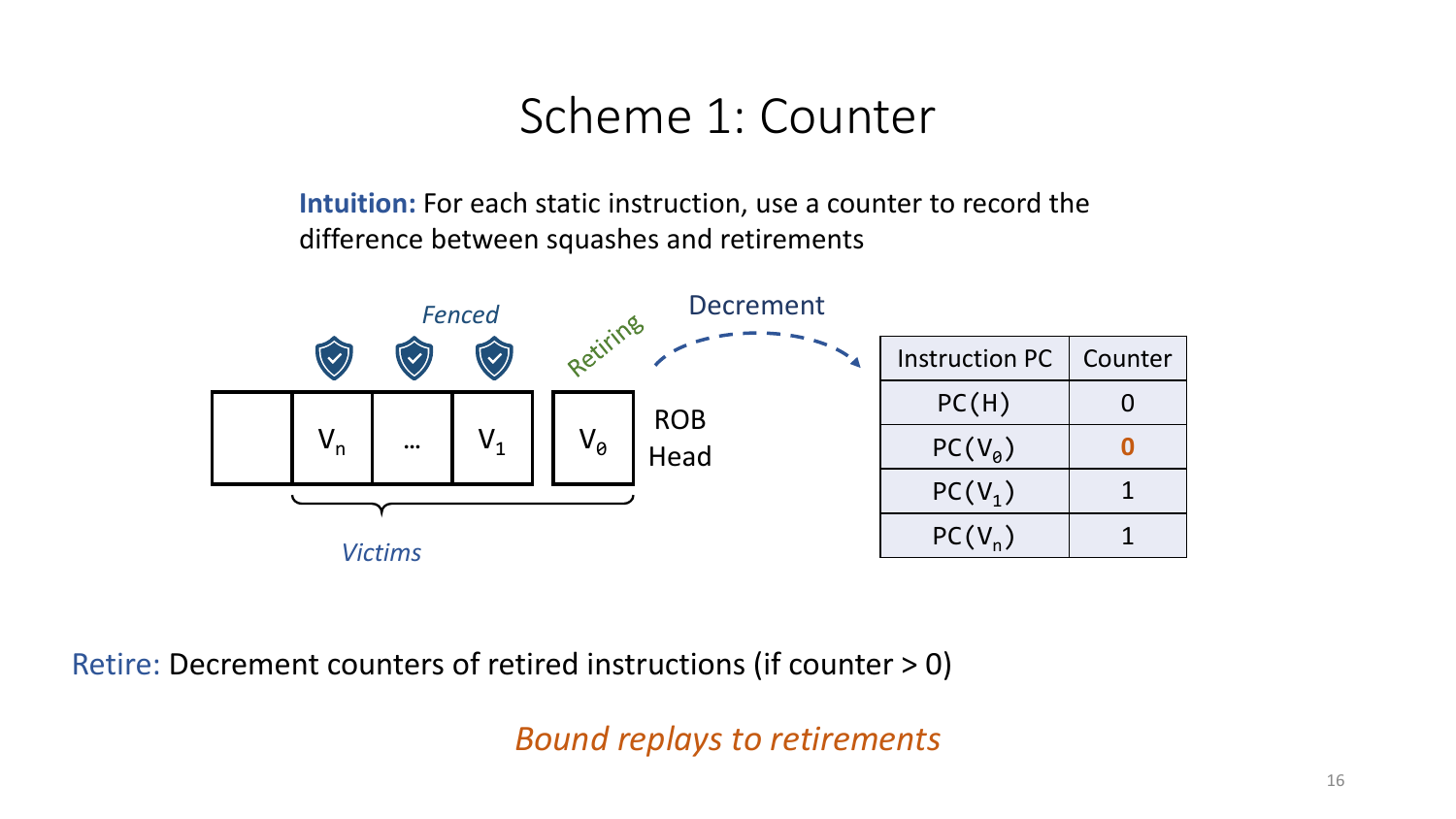### Counter: Implementation

#### Find counters in memory



Bring counters to pipeline



■ Hit: check count > 0 before execution

■ Miss: apply fence, fetch counter when safe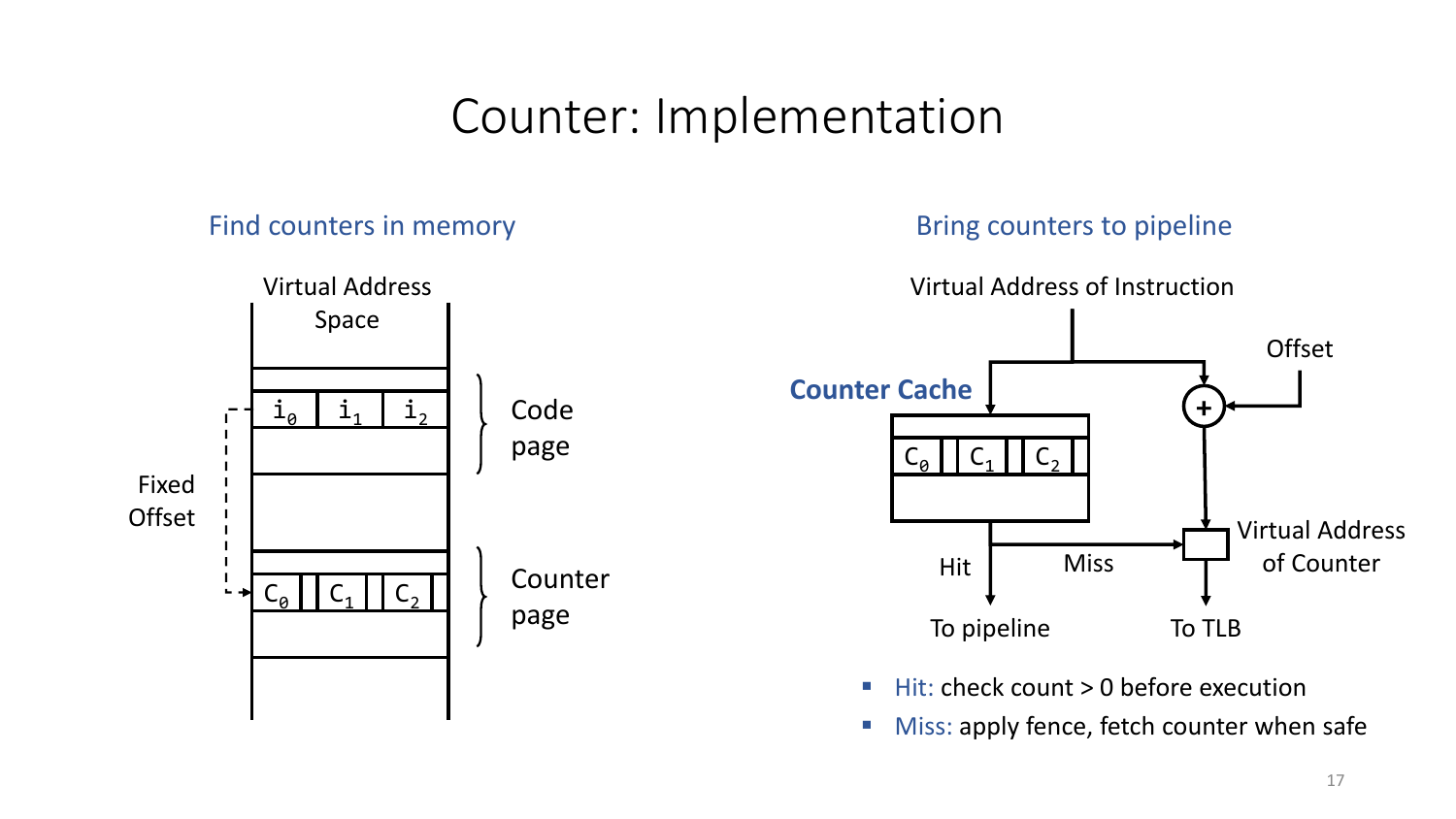**Intuition:** Use a set-like structure, namely Squashed Buffer (SB), to record PCs of squashed instructions and the replay handle. Clear the buffer as soon as the program makes forward progress

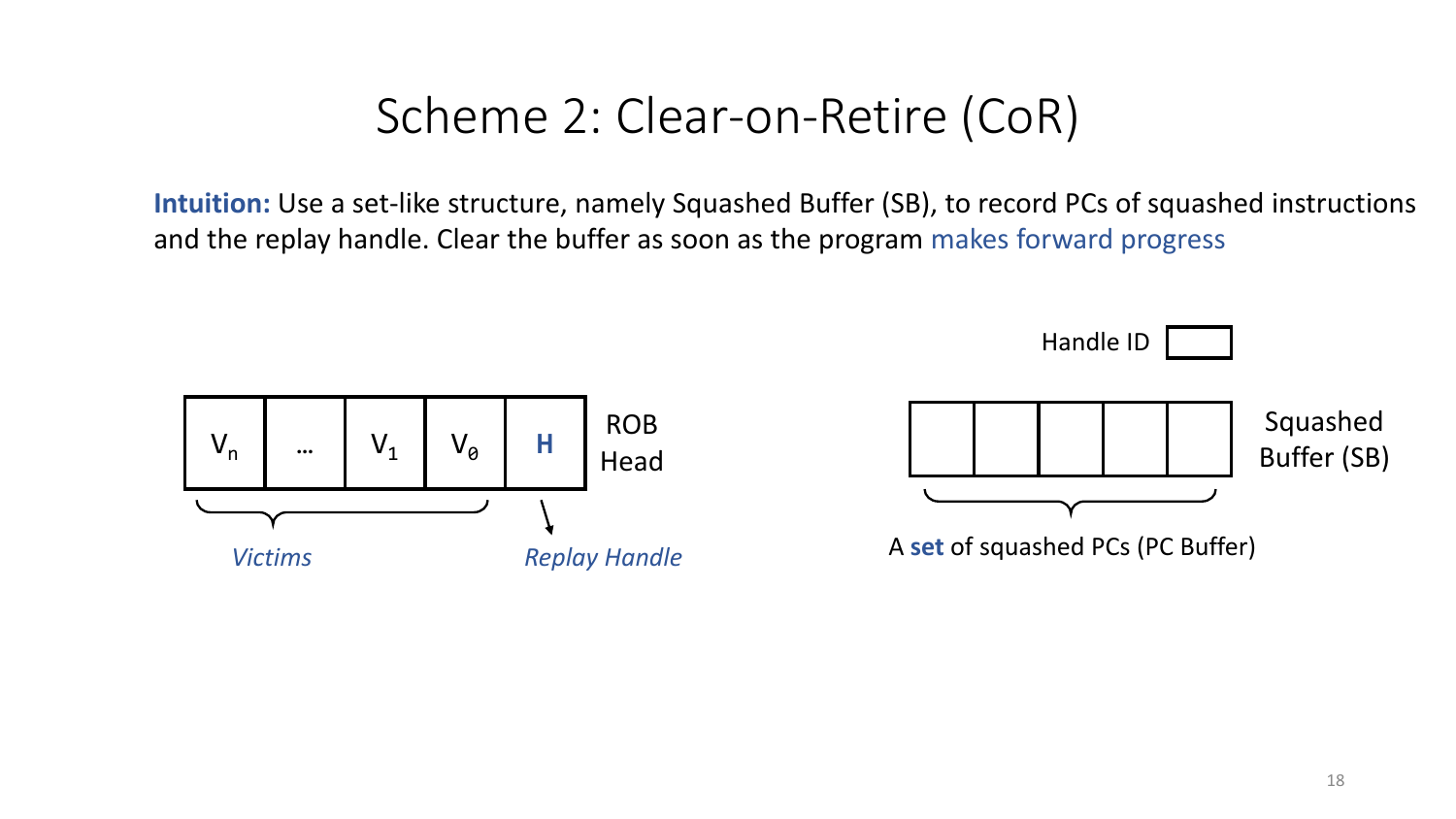**Intuition:** Use a set-like structure, namely Squashed Buffer (SB), to record PCs of squashed instructions and the replay handle. Clear the buffer as soon as the program makes forward progress



Squash: Add PCs of squashed instructions to PC Buffer, update Handle ID to the *Replay Handle*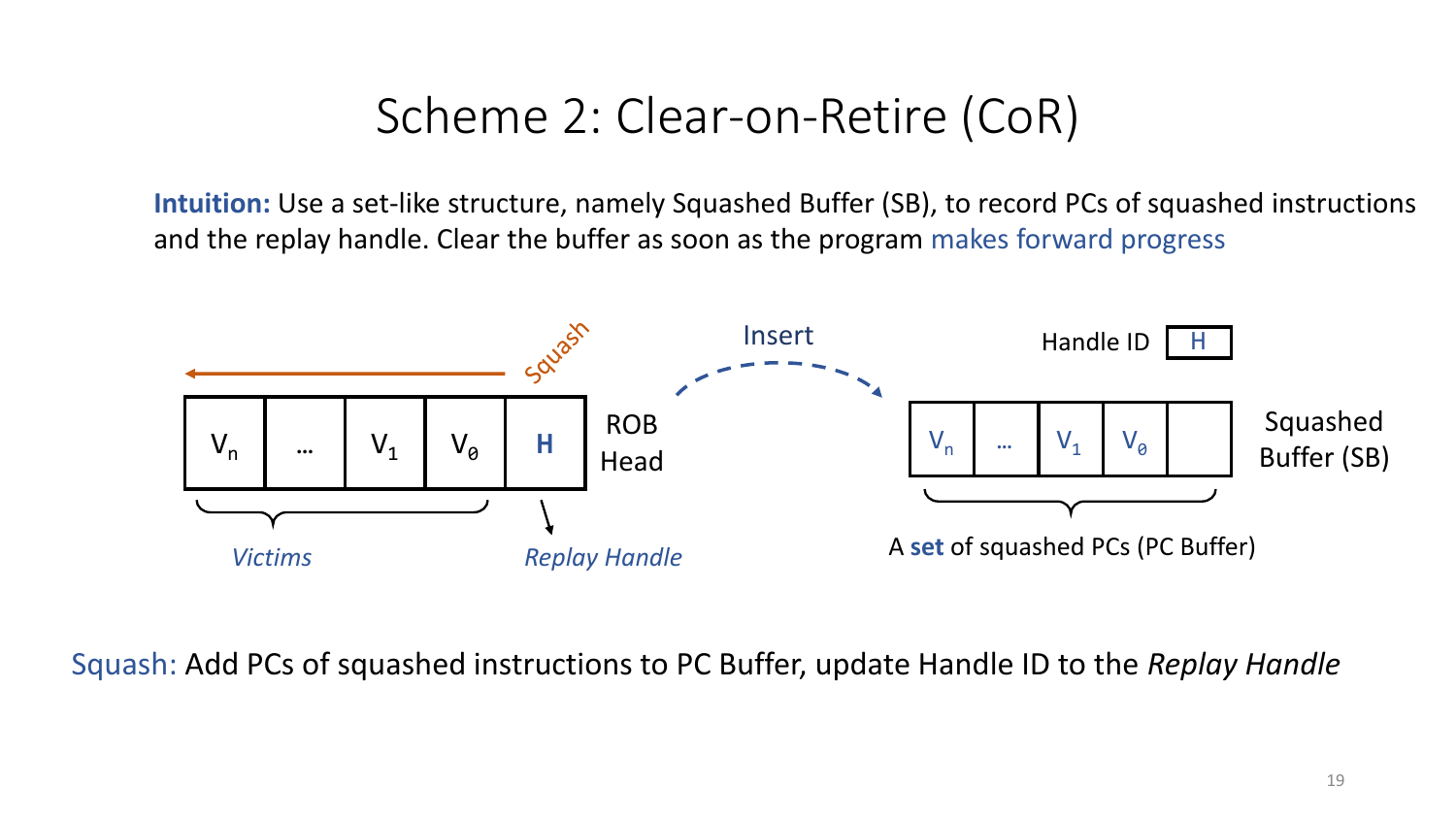**Intuition:** Use a set-like structure, namely Squashed Buffer (SB), to record PCs of squashed instructions and the replay handle. Clear the buffer as soon as the program makes forward progress



#### Refill: Fence if the instruction's PC is found in SB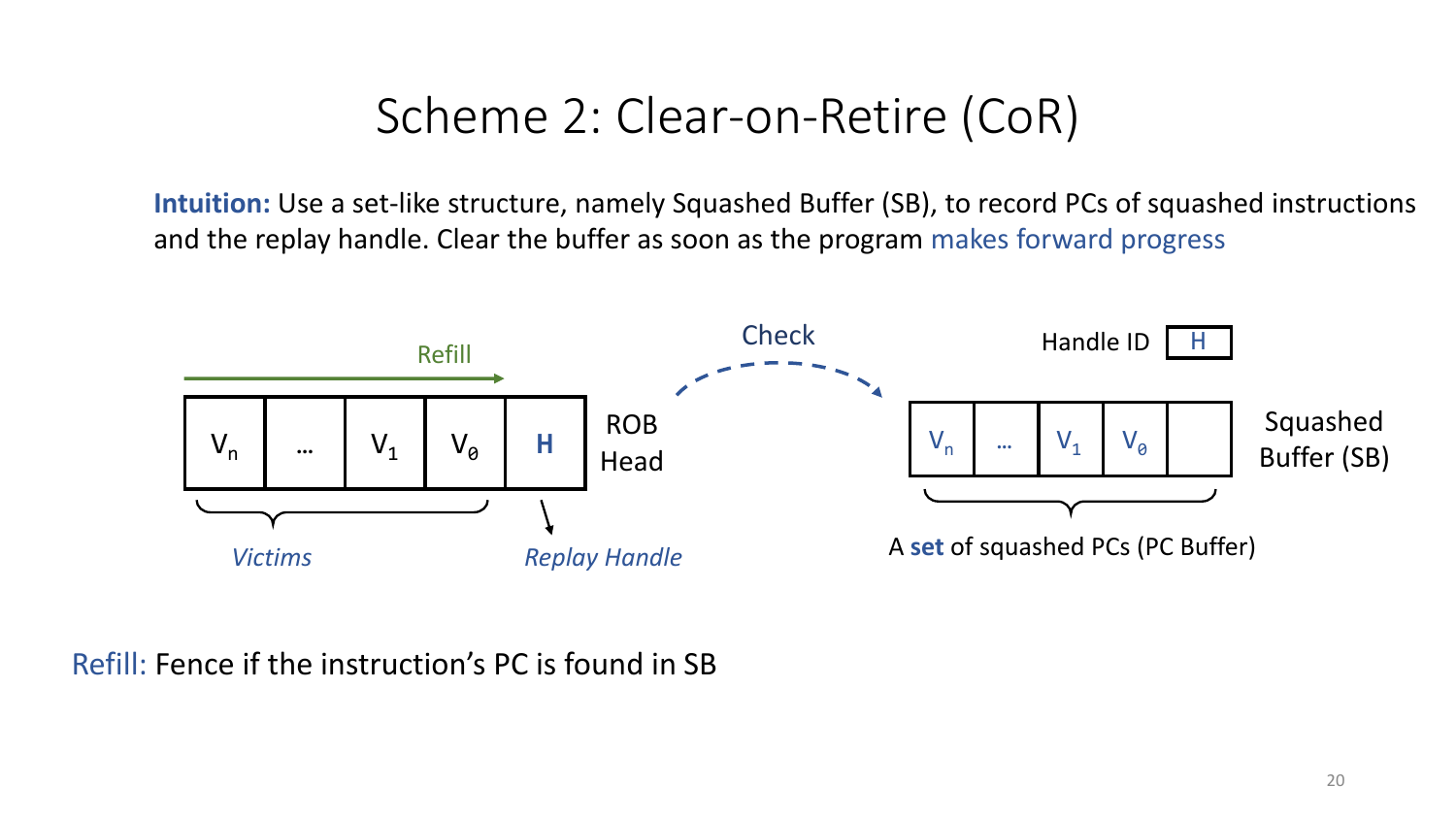**Intuition:** Use a set-like structure, namely Squashed Buffer (SB), to record PCs of squashed instructions and the replay handle. Clear the buffer as soon as the program makes forward progress





#### Refill: Fence if the instruction's PC is found in SB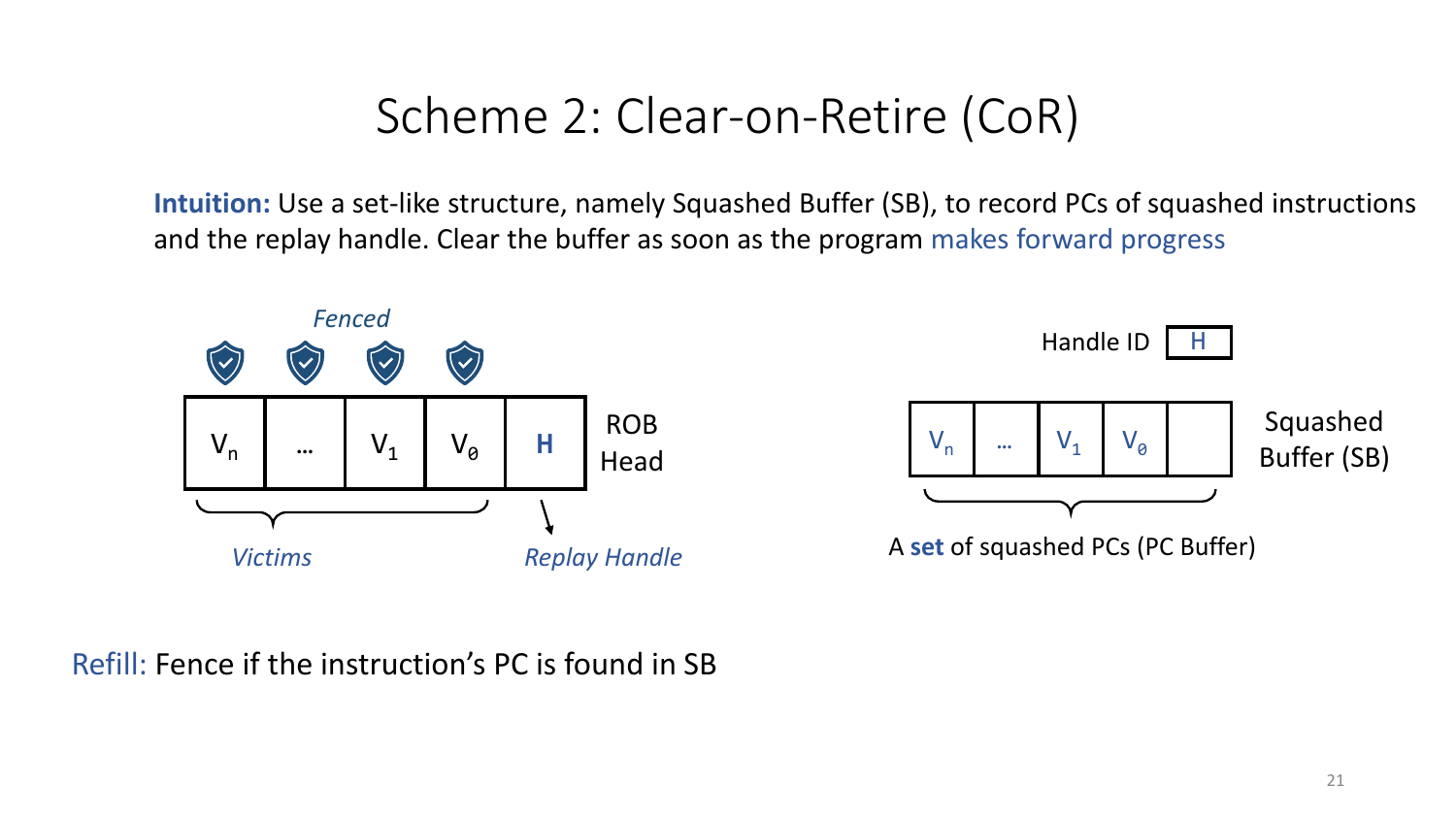**Intuition:** Use a set-like structure, namely Squashed Buffer (SB), to record PCs of squashed instructions and the replay handle. Clear the buffer as soon as the program makes forward progress



Replay Handle Retire: Clear SB *Ensure program makes forward progress*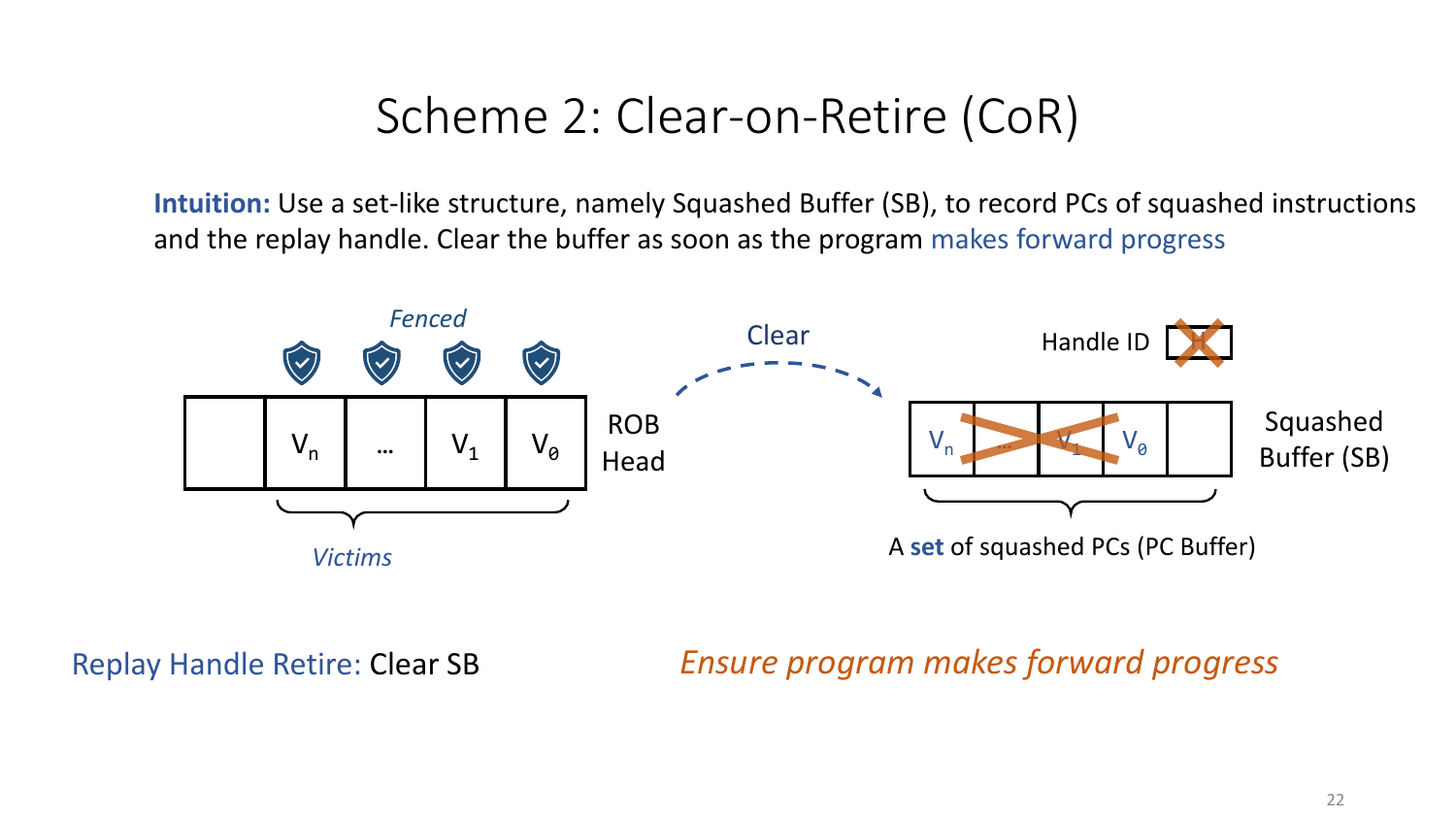### Clear-on-Retire: PC Buffer Design

PC Buffer: Tests whether a given PC belongs to a set of PCs ⇒ Bloom Filter



False Negatives? Impossible!

False Positives? Possible, lead to over-fencing (safe)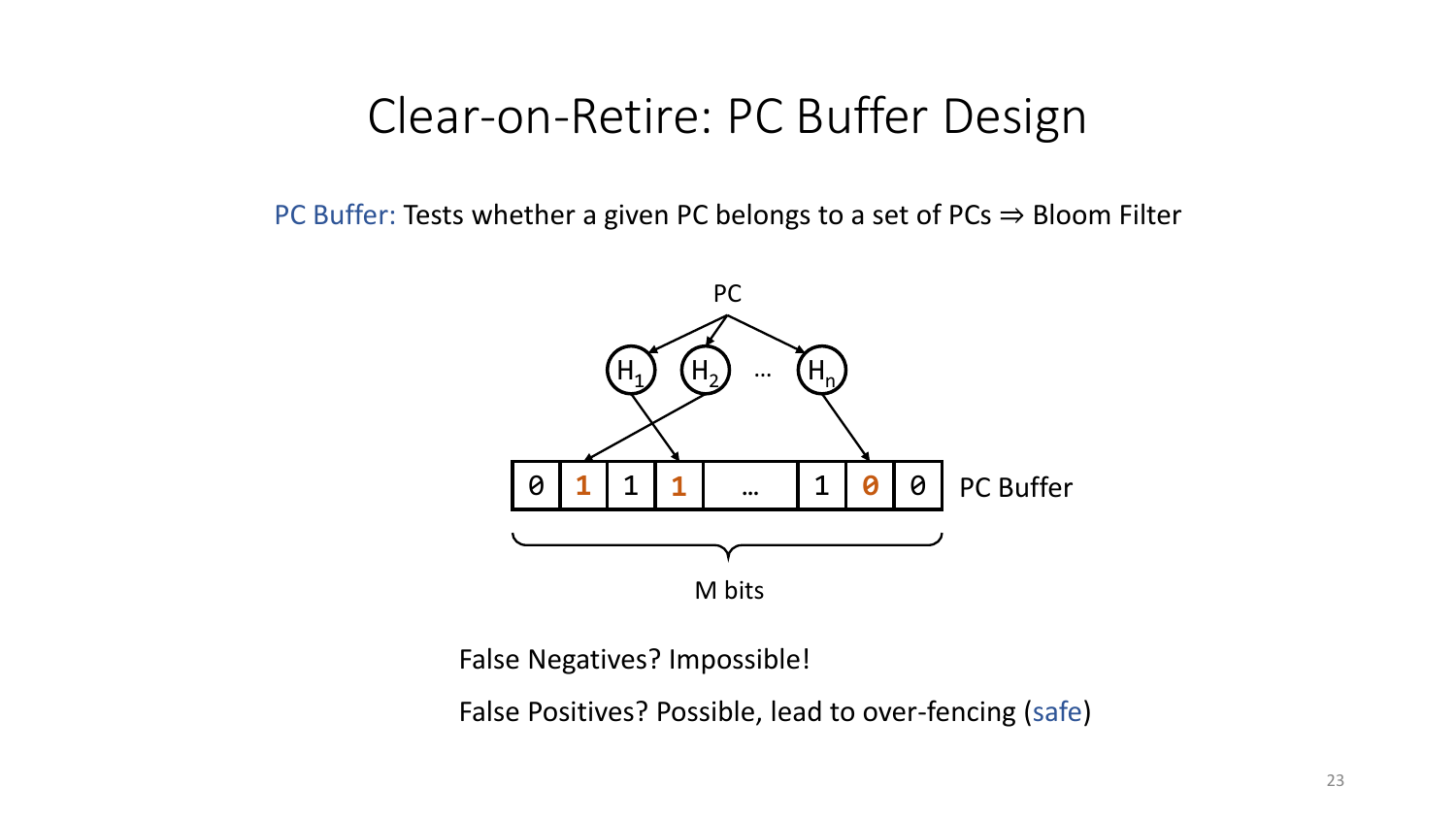**Insight:** Leakages are typically associated with execution locality. Once program execution moves to another locality, the same victim instruction is likely to reveal different information

```
for i in 1..N
  x = secrets[i];
  handle; // H
  victim(x); // V
```
Victim instructions that are from different localities should be handled separately

Possible localities: a loop iteration, a whole loop, or a subroutine

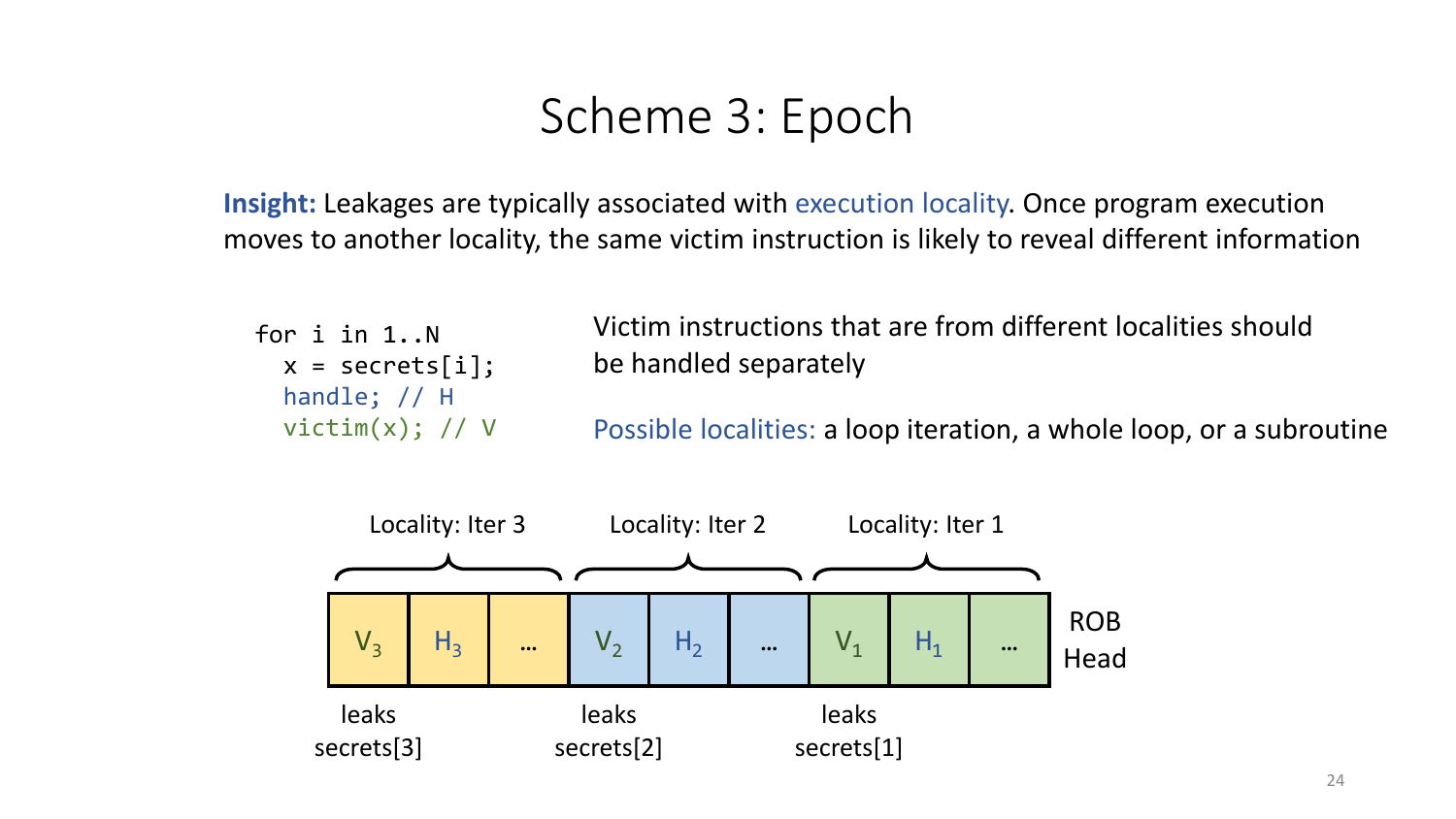**Intuition:** Compiler identifies execution localities (i.e., Epochs). Hardware allocates a different PC Buffer for each Epoch.



A **set** of PCs (PC Buffer)

Squash: Add squashed instructions to their corresponding PC buffers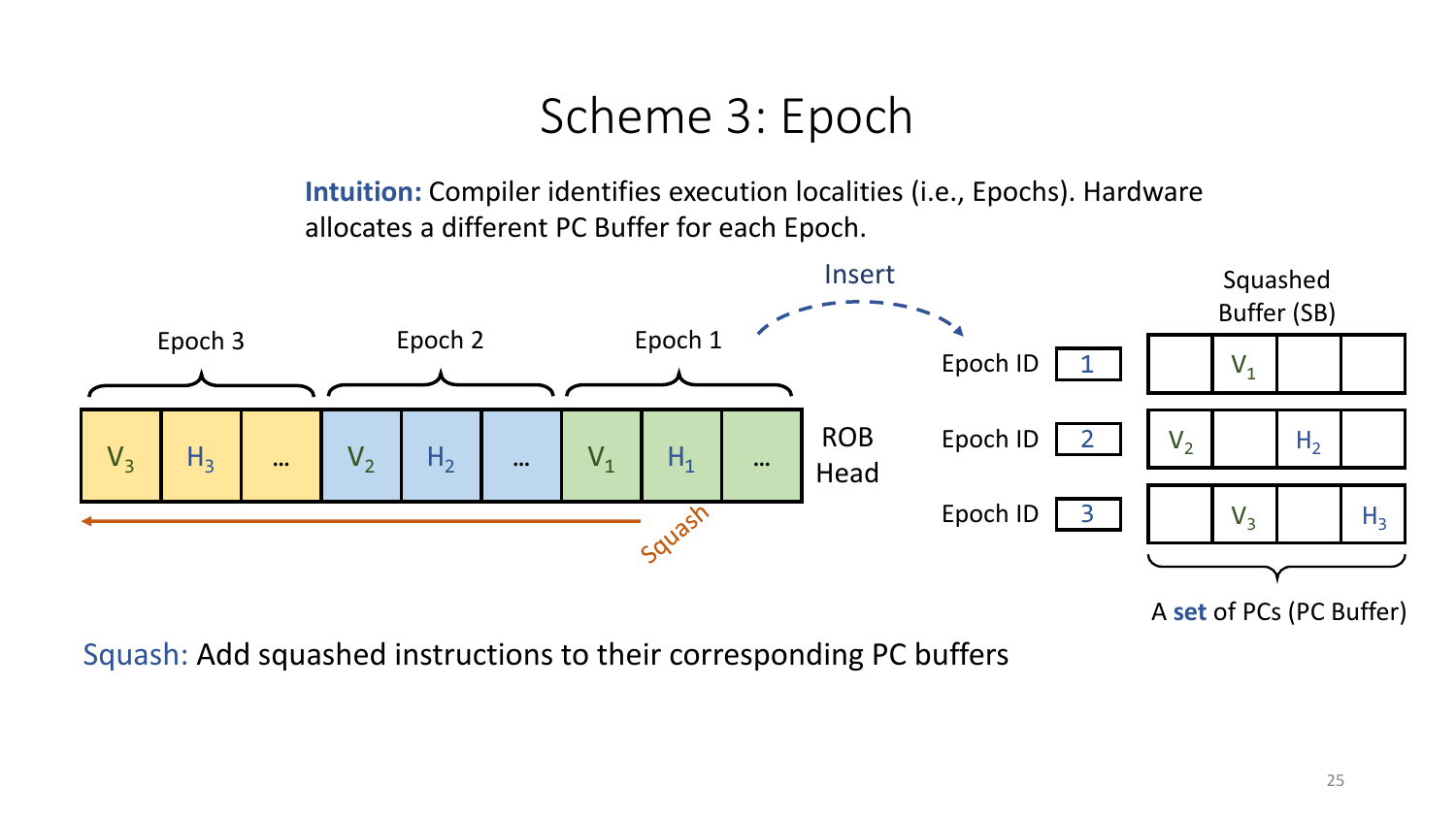**Intuition:** Compiler identifies execution localities (i.e., Epochs). Hardware allocates a different PC Buffer for each Epoch.



A **set** of PCs (PC Buffer)

Refill: Fence if the instruction's PC is found in corresponding PC buffer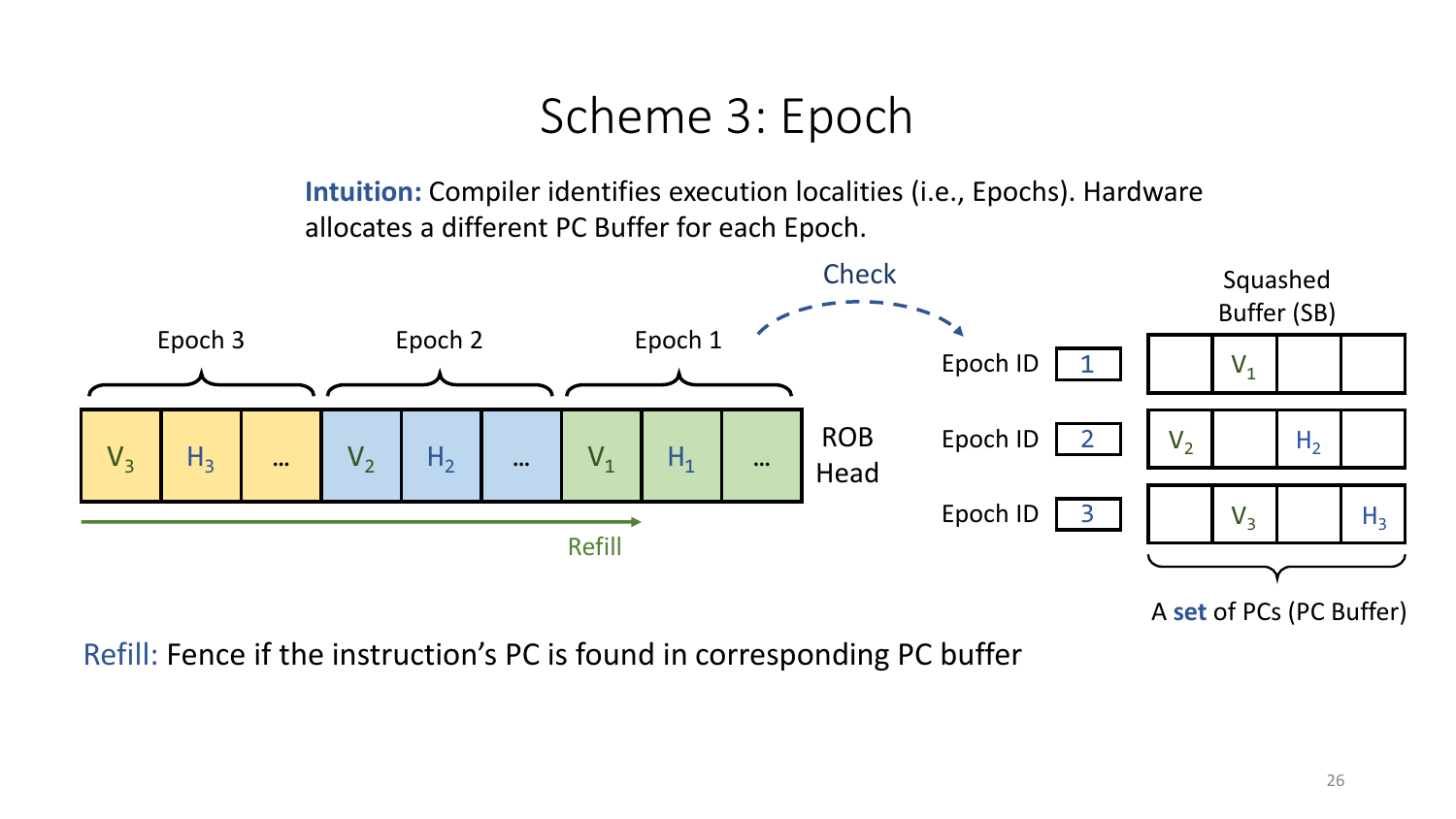**Intuition:** Compiler identifies execution localities (i.e., Epochs). Hardware allocates a different PC Buffer for each Epoch.



Refill: Fence if the instruction's PC is found in corresponding PC buffer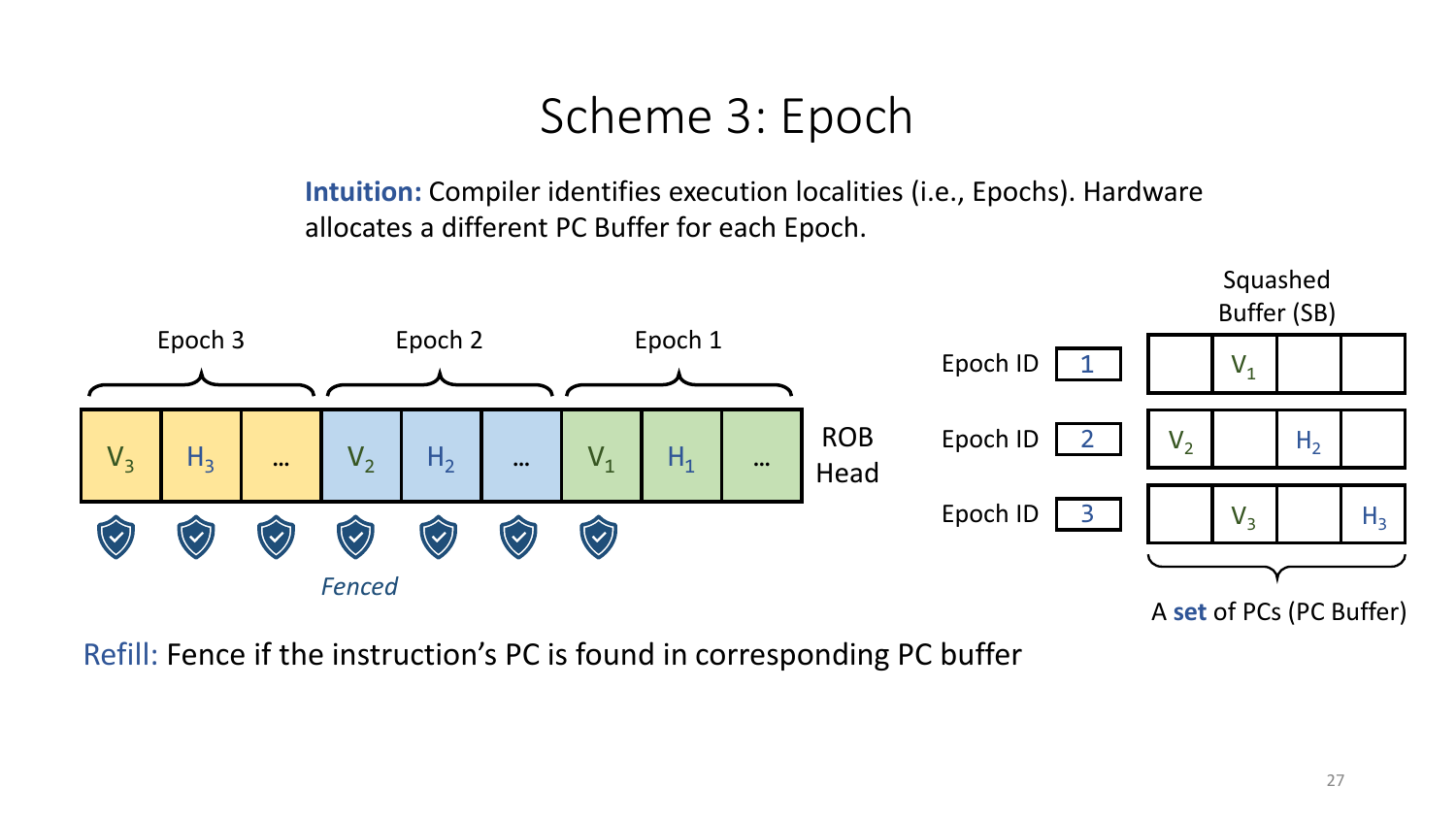**Intuition:** Compiler identifies execution localities (i.e., Epochs). Hardware allocates a different PC Buffer for each Epoch.



Epoch Retire: Clear the PC buffer that is associated with the retired Epoch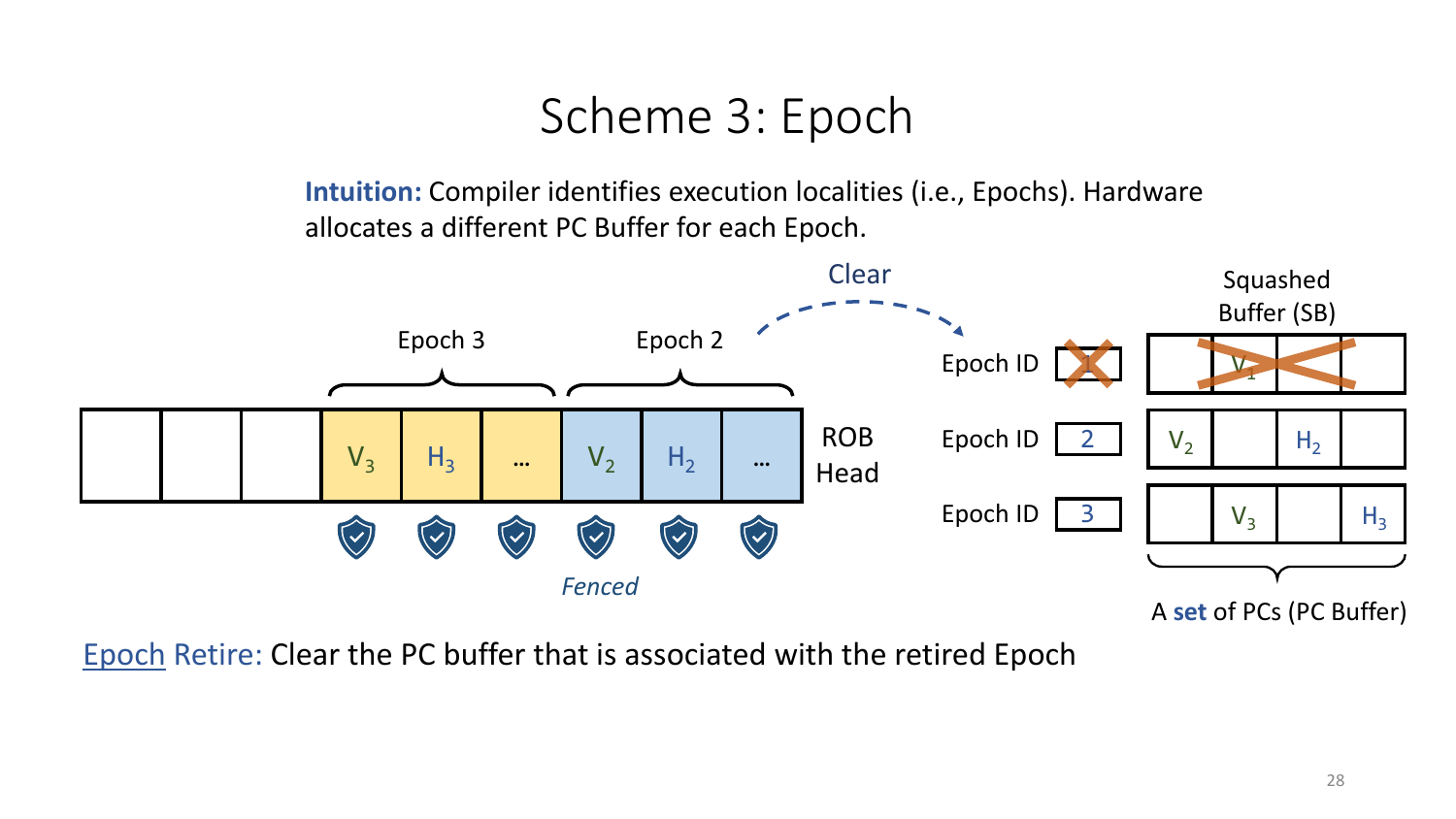### Scheme 3: Epoch-Rem

**Intuition:** Compiler identifies execution localities (i.e., Epochs). Hardware allocates a different PC Buffer for each Epoch.



Instruction Retire (Optional): Remove the instruction's PC from the PC buffer (*Epoch-Rem*)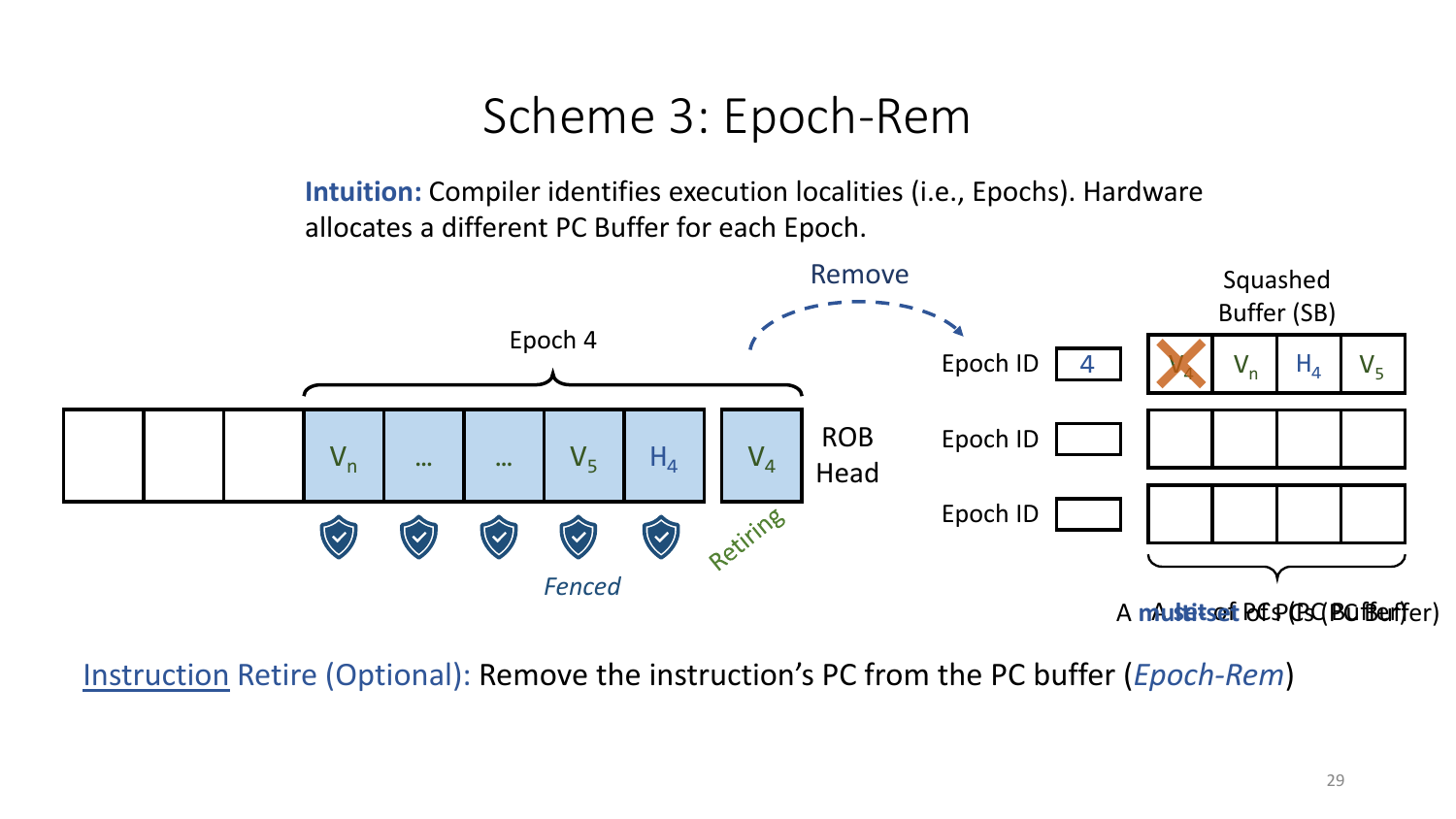### Epoch-Rem: PC Buffer Design

Test whether a PC belongs to a multi-set of PCs and support removal  $\Rightarrow$  Counting Bloom Filter



M counters

False Negatives? Possible, lead to under-fencing (unsafe)

- Rarely happen (~0.02%)
- Cannot be controlled by attackers

False Positives? Possible, lead to over-fencing (safe)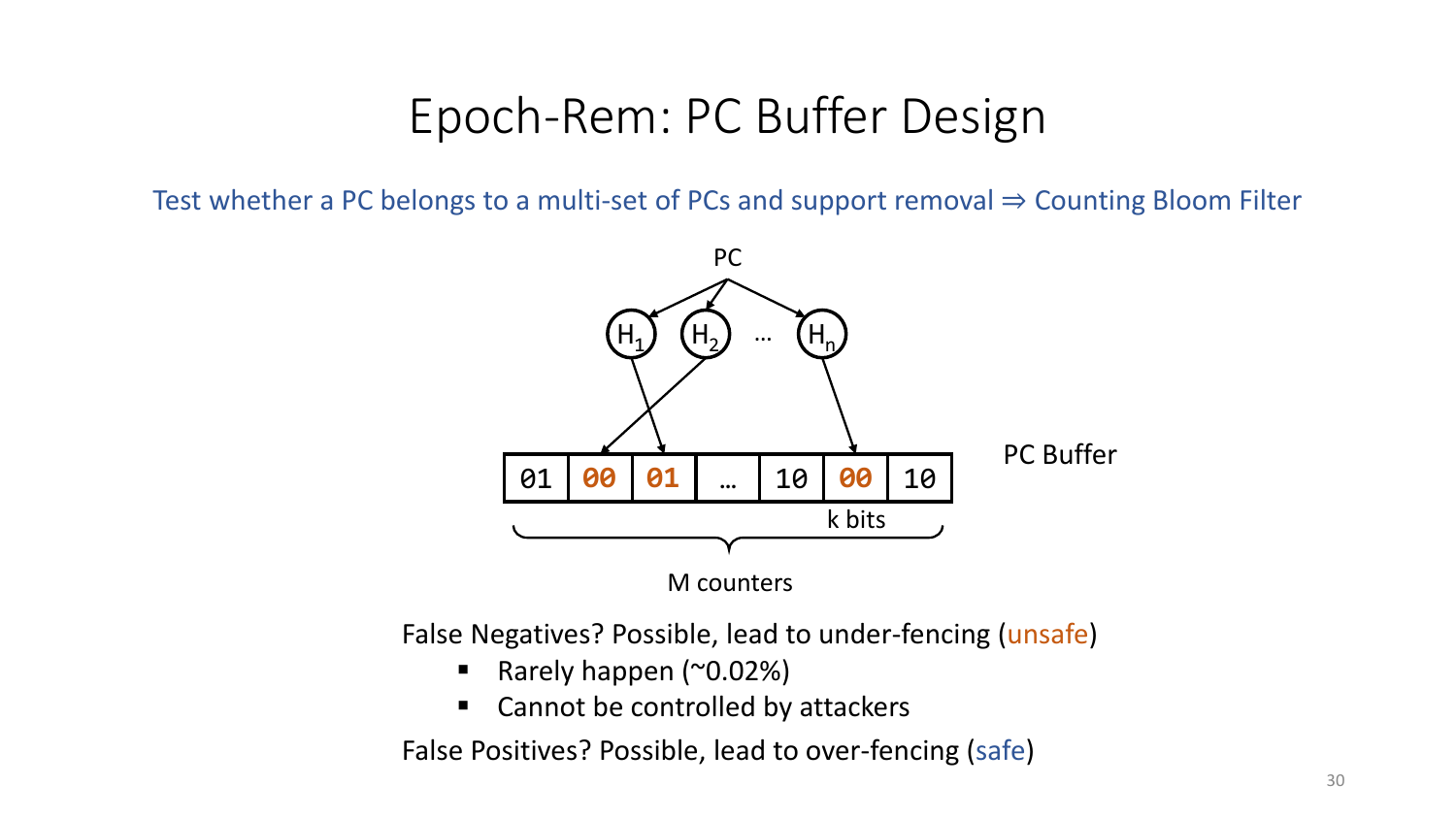# Bounding Squashes

*Example A: straight-line code, non-transient victim, exception* *Example B: loop, transient victim, branch misprediction*

```
x = secret;
handle 1; // except.
x = secrets[i];
handle 2; // except.
…
victim(x);
             for i in 1..N
                        if (/*false*/) { // handle
                          victim(x);
                        }
```
*Example C: loop, transient victim leaks the same data, branch misprediction*

```
for i in 1..N
 if (/*false*/) { // handle
   victim(x);
  }
```
1. Source of squash?

2. Victim is transient?

3. Victim is in a loop leaking the same secret every iteration?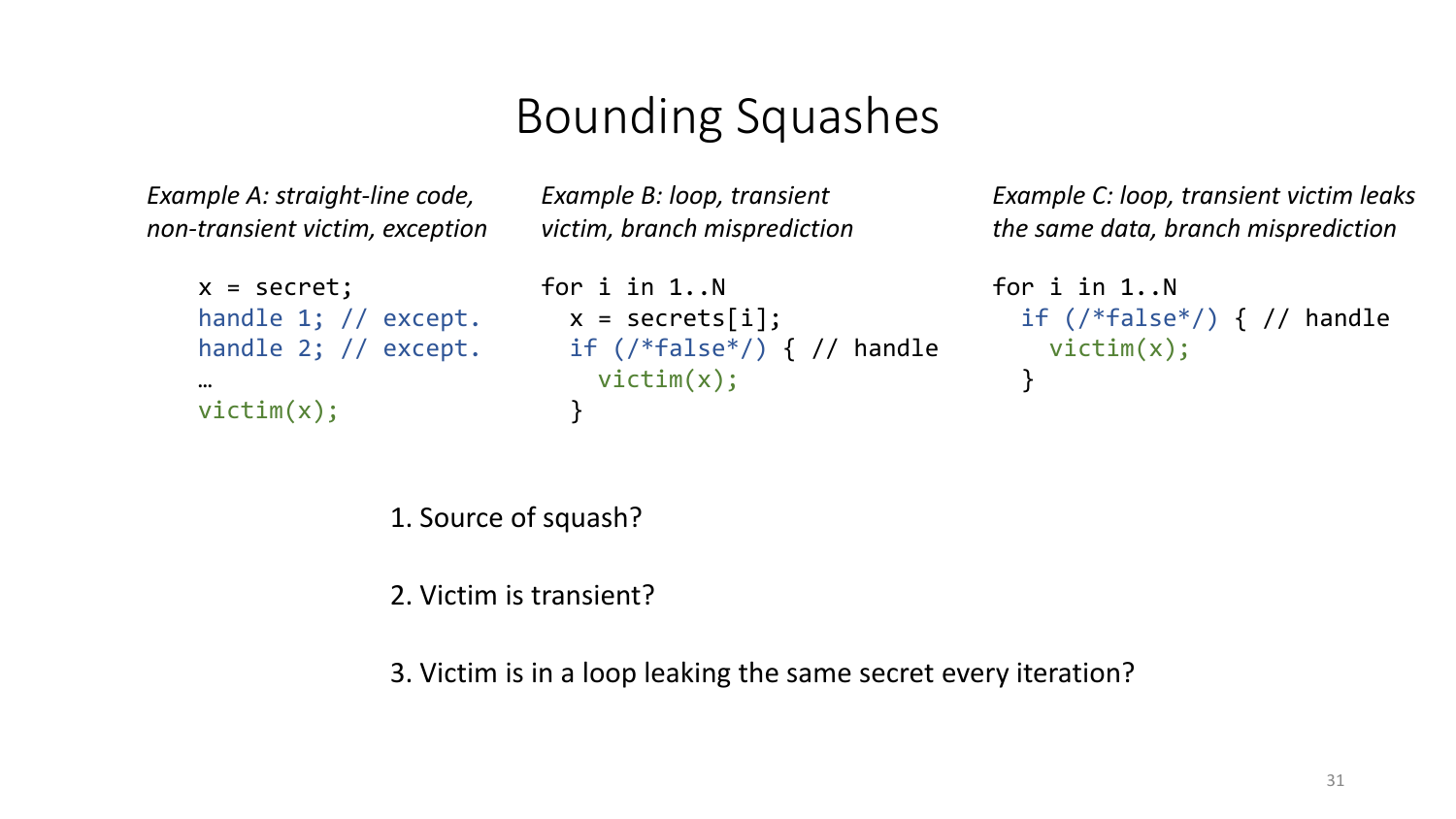# Bounding Squashes

*Example A: straight-line code, non-transient victim, exception*

handle 2; // except.

handle 1; // except. x = secrets[i];

 $x =$  secret;

victim(x);

…

*Example B: loop, transient victim, branch misprediction*

for i in 1..N

}

victim(x);

*Example C: loop, transient victim leaks the same data, branch misprediction*

```
for i in 1..N
  if (/*false*/) { // handle
  victim(x);
  }
```

|                 | <b>ITAIIINCI VI JYUUJIILJ</b> |           |           |  |  |
|-----------------|-------------------------------|-----------|-----------|--|--|
| <b>Scheme</b>   | Example A                     | Example B | Example C |  |  |
| Counter         |                               |           |           |  |  |
| Clear-on-Retire | $ ROB -1$                     |           | $K * N$   |  |  |
| Epoch-Rem-Iter  |                               |           |           |  |  |
| Epoch-Rem-Loop  |                               |           |           |  |  |

if (/\*false\*/) { // handle

#### **Number of Squashes**

† K: number of unrolled iterations that fit in the ROB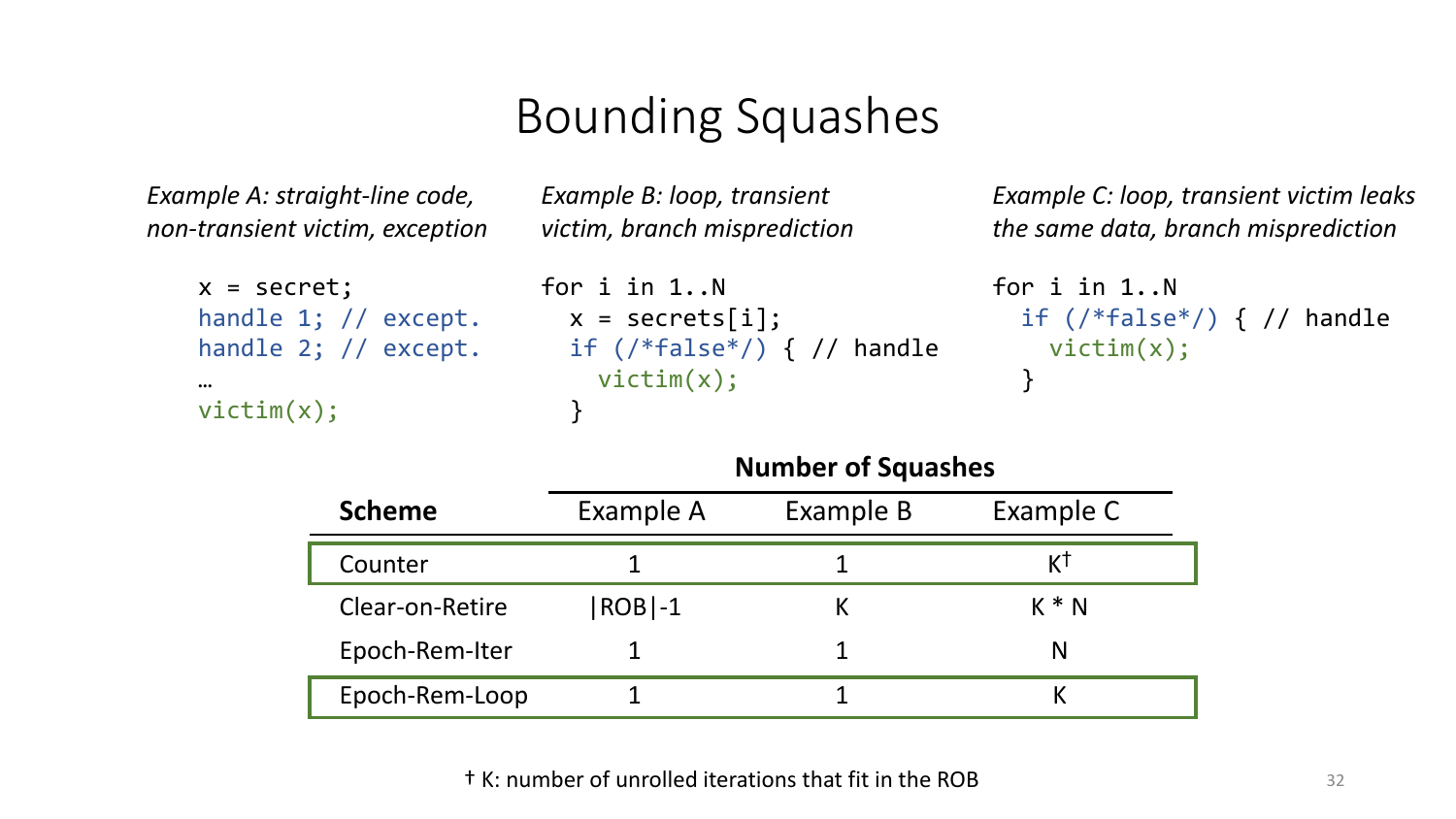# Summary of Designs

| <b>Scheme</b>   | How to record?                              | For how long?                                    | <b>Protection</b> | <b>Complexity</b> |
|-----------------|---------------------------------------------|--------------------------------------------------|-------------------|-------------------|
| Counter         | Count associated with<br>static instruction | Forever                                          | <b>Strong</b>     | Complex           |
| Clear-on-Retire |                                             | Until replay handle<br>instruction retires       | Weak              | Simple            |
| Epoch-Rem-Iter  | Squashed Buffer (SB)<br>associated with ROB | Until an entire loop<br><b>iteration</b> retires | <b>Medium</b>     | <b>Medium</b>     |
| Epoch-Rem-Loop  |                                             | Until the entire loop<br>retires                 | <b>Strong</b>     | <b>Medium</b>     |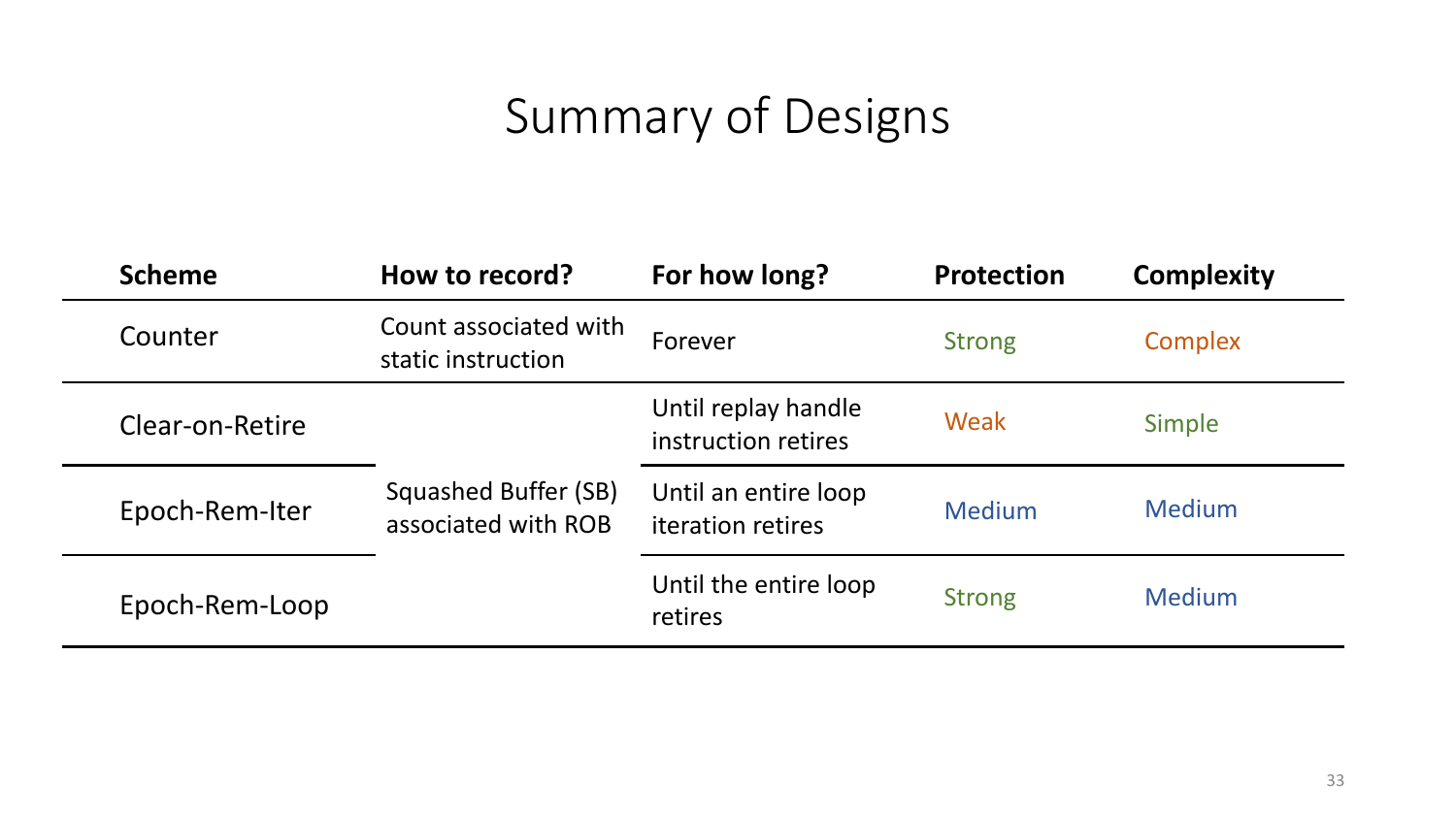# Evaluation: Execution Overhead (SPEC 2017)

Evaluated Schemes:

- CoR: Clear-on-Retire scheme
- Epoch-Rem-Iter: Epoch-Rem with iteration
- Epoch-Rem-Loop: Epoch-Rem with loop
- Counter: Counter scheme



Geo. Mean of Execution Overhead over unsafe core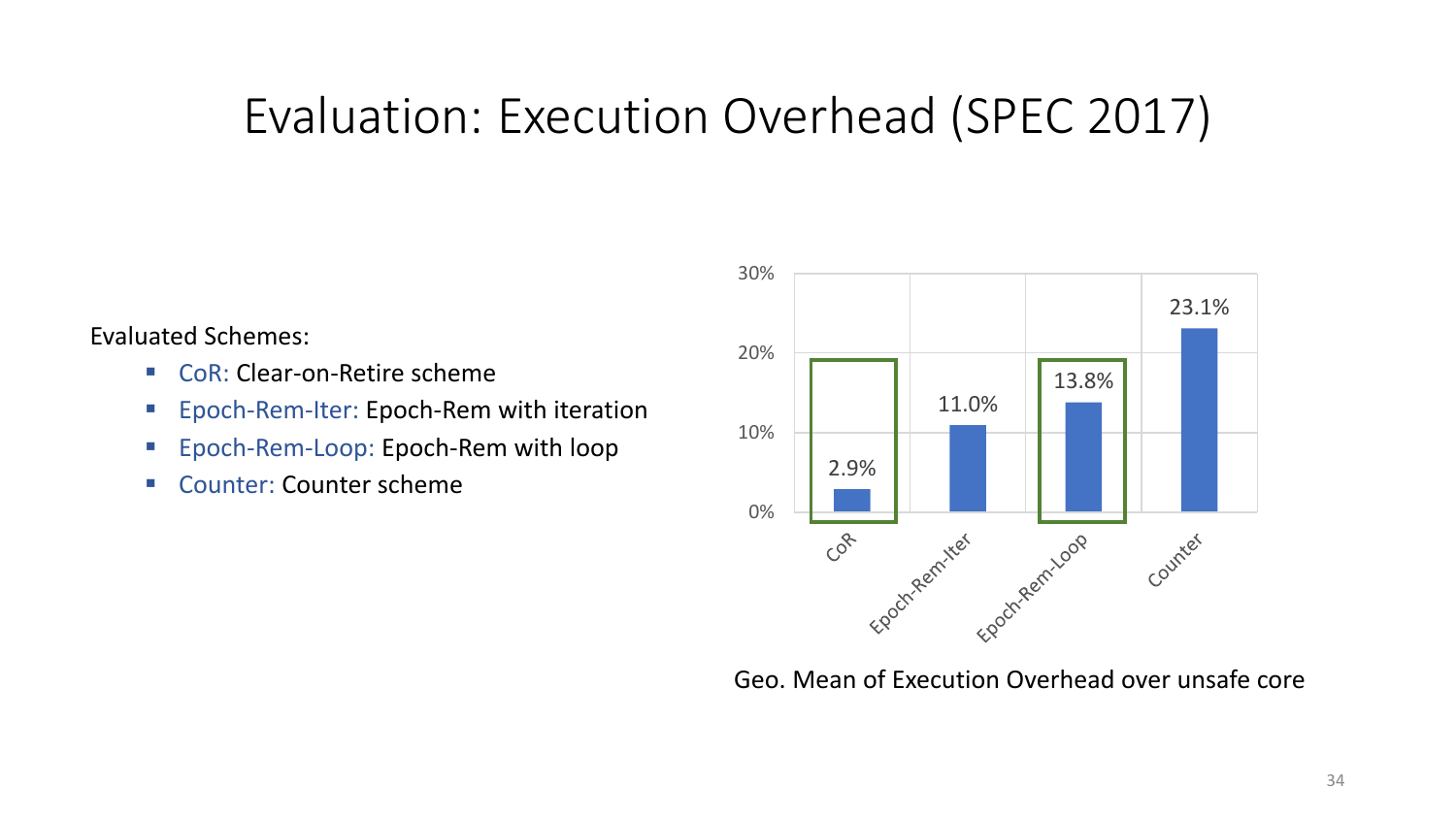# Conclusion

- Jamais Vu is the first defense mechanism to thwart MRAs
- Jamais Vu includes several designs with different tradeoffs between security, execution overhead, and complexity
- *Epoch-Rem-Loop*, the most secure design, only has an average execution overhead of 13.8% in benign execution; *CoR*, the simplest scheme, only has an average execution overhead of 2.9%



Open Source: https://github.com/dskarlatos/JamaisVu